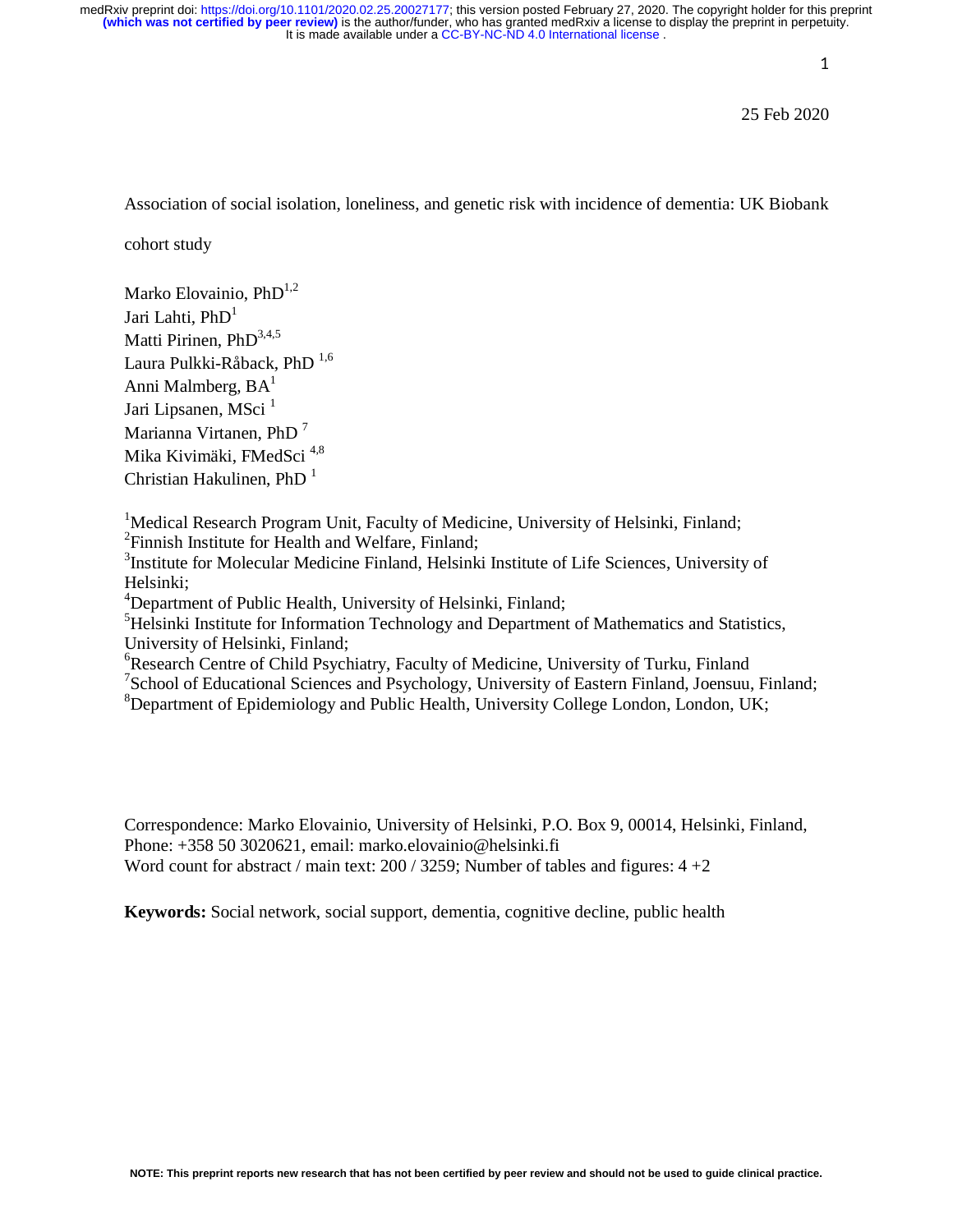$\overline{2}$ 

**Objective:** To examine the associations of social isolation and loneliness with incident dementia by level of genetic risk.

**Design:** Prospective population-based cohort study.

**Setting and participants:** 155 074 men and women (mean age 64.1, SD 2.9 years) from the UK Biobank Study, recruited between 2006 and 2010.

**Objective:** To examine the associations of social isolation and loneliness with incident dementia by<br>level of genetic risk.<br>**Design:** Prospective population-based cohort study.<br>**Setting and participants:** 155 074 men and **Main exposures:** Self-reported social isolation and loneliness, and polygenic risk score for Alzheimer's disease with low (lowest quintile), intermediate (quintiles 2 to 4), and high (highest quintile) risk categories.

**Main outcome:** Incident all-cause dementia ascertained using electronic health records.

**Results:** Overall, 8.6% of participants reported that they were socially isolated and 5.5% were lonely. During a mean follow-up of 8.8 years (1.36 million person-years), 1444 (0.9% of the total sample) were diagnosed with dementia. Social isolation, but not loneliness, was associated with increased risk of dementia (hazard ratio 1.62, 95% confidence interval 1.38 to 1.90). Of the participants who were socially isolated and had high genetic risk, 4.2% (2.9% to 5.5%) were estimated to develop dementia compared with 3.1% (2.7% to 3.5%) in participants who were not socially isolated but had high genetic risk. The corresponding estimated incidence in the socially isolated and not isolated were 3.9% (3.1% to 4.6%) and 2.5% (2.2% to 2.6%) in participants with intermediate genetic risk.

**Conclusion**: Socially isolated individuals are at increased risk of dementia at all levels of genetic risk.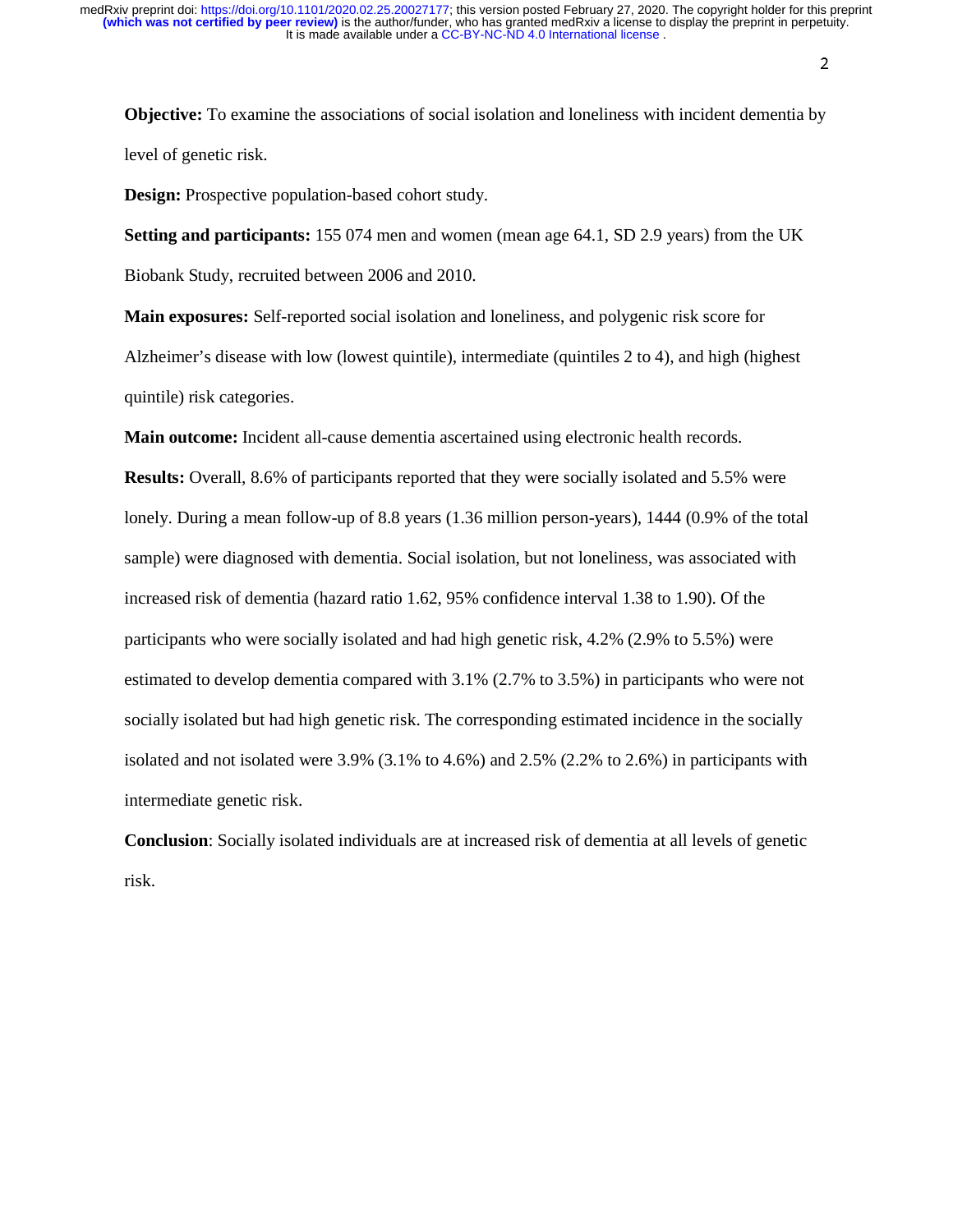## **What is already known on this topic**

- Social isolation and loneliness have been associated with increased risk of dementia
- It is not known whether this risk is modified or confounded by genetic risk of dementia

## **What this study adds**

- What is already known on this topic<br>
 Social isolation and loneliness have been associated with increased risk of dementia<br>
 It is not known whether this risk is modified or confounded by genetic risk of dementia<br>
 It • This is the first study to show that social isolation is associated with increased risk of dementia across the spectrum of genetic risk
	- Loneliness, although considered as a significant risk for multiple health problems, seems to

be associated with dementia only when combined with high genetic risk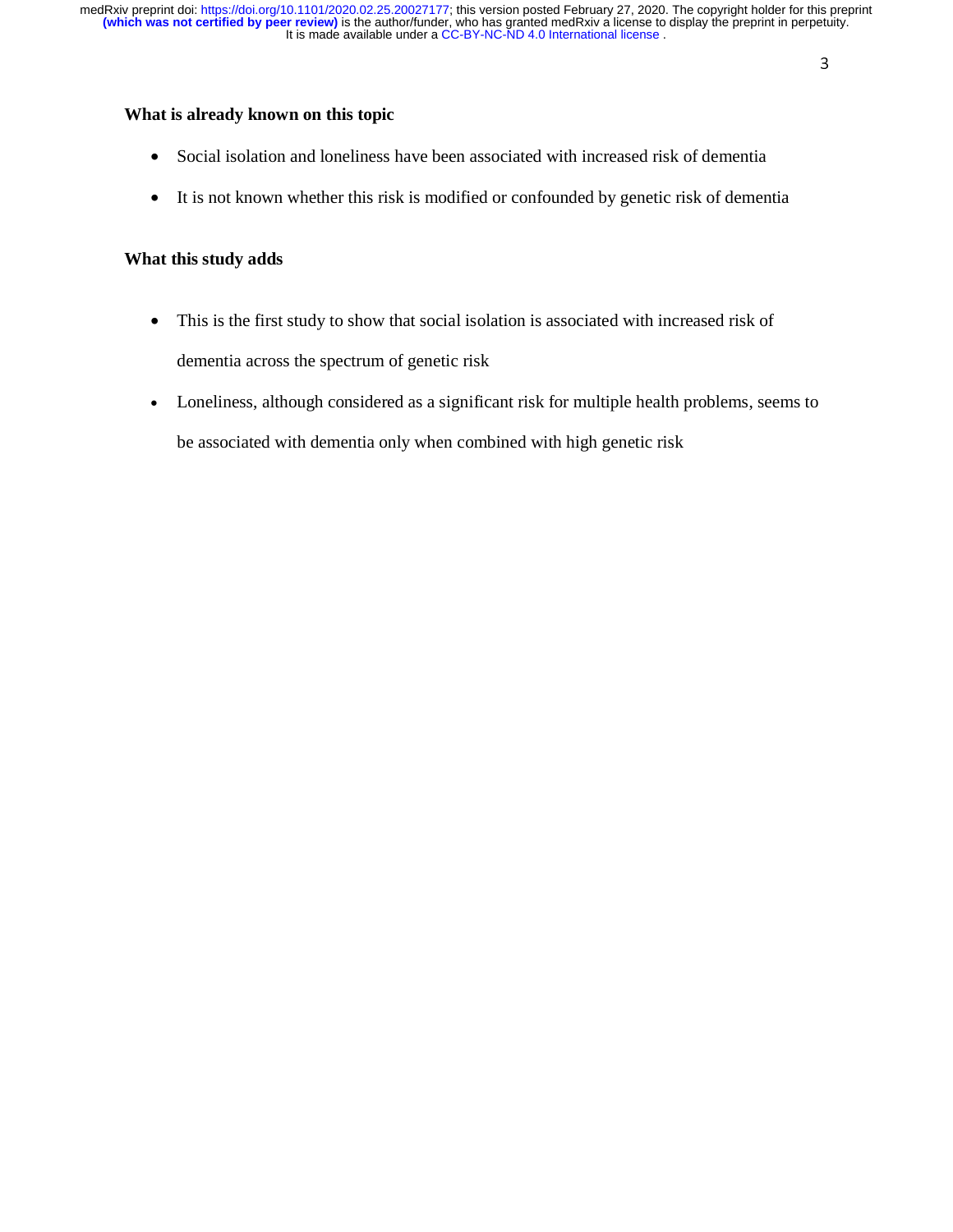$\overline{\mathbf{A}}$ 

The rapidly rising numbers of people with dementia<sup>1</sup> is a significant health policy and health<br>service concern in many high-income countries. Although considerable share of the dementia risk is<br>due to genetic factors <sup>2-</sup> The rapidly rising numbers of people with dementia  $<sup>1</sup>$  is a significant health policy and health</sup> service concern in many high-income countries. Although considerable share of the dementia risk is due to genetic factors  $2-4$ , major efforts have been directed towards the identification of potentially modifiable risk factors that could prevent or delay the onset of dementia<sup>5</sup>. Higher levels of social support have been suggested to protect from dementia  $6$ , with both social isolation and feelings of loneliness being associated with increased risk of dementia  $7-10$ , although mixed findings have reported between loneliness and dementia risk  $11^{12}$ . However, it remains unclear whether there is an interplay between genetic and social isolation and loneliness (*i.e.* whether the association of social isolation and loneliness with dementia is evident only at high or low levels of genetic risk) or whether the associations of genetic factors and social support with dementia are independent and additive.

The polygenic risk score (PRS) for Alzheimer's disease, describing the polygenic burden captured by the most recent genome-wide studies  $\frac{13}{2}$ , allows to estimate the size of the genetic risk and the extent to which the associations of social isolation and loneliness with dementia are modified by genetic risk. In the present study, we used data from UK Biobank study to examine whether genetic risk may intensify and attenuate the associations of social isolation and loneliness with the risk of dementia. In addition to estimating relative risk, we will provide estimates of absolute risk  $14$ , as they are important information for risk communication and clinical risk prediction 15.

#### **METHODS**

#### **Study design and participants**

In this analysis of the UK Biobank study, we used baseline data and obtained information of incident dementia at follow-up via linked electronic health records <sup>16</sup>. UK National Health Service (NHS) registers maintain records of all individuals legally registered as residents in the United Kingdom. In the UK Biobank study, these records were used to invite around 9.2 million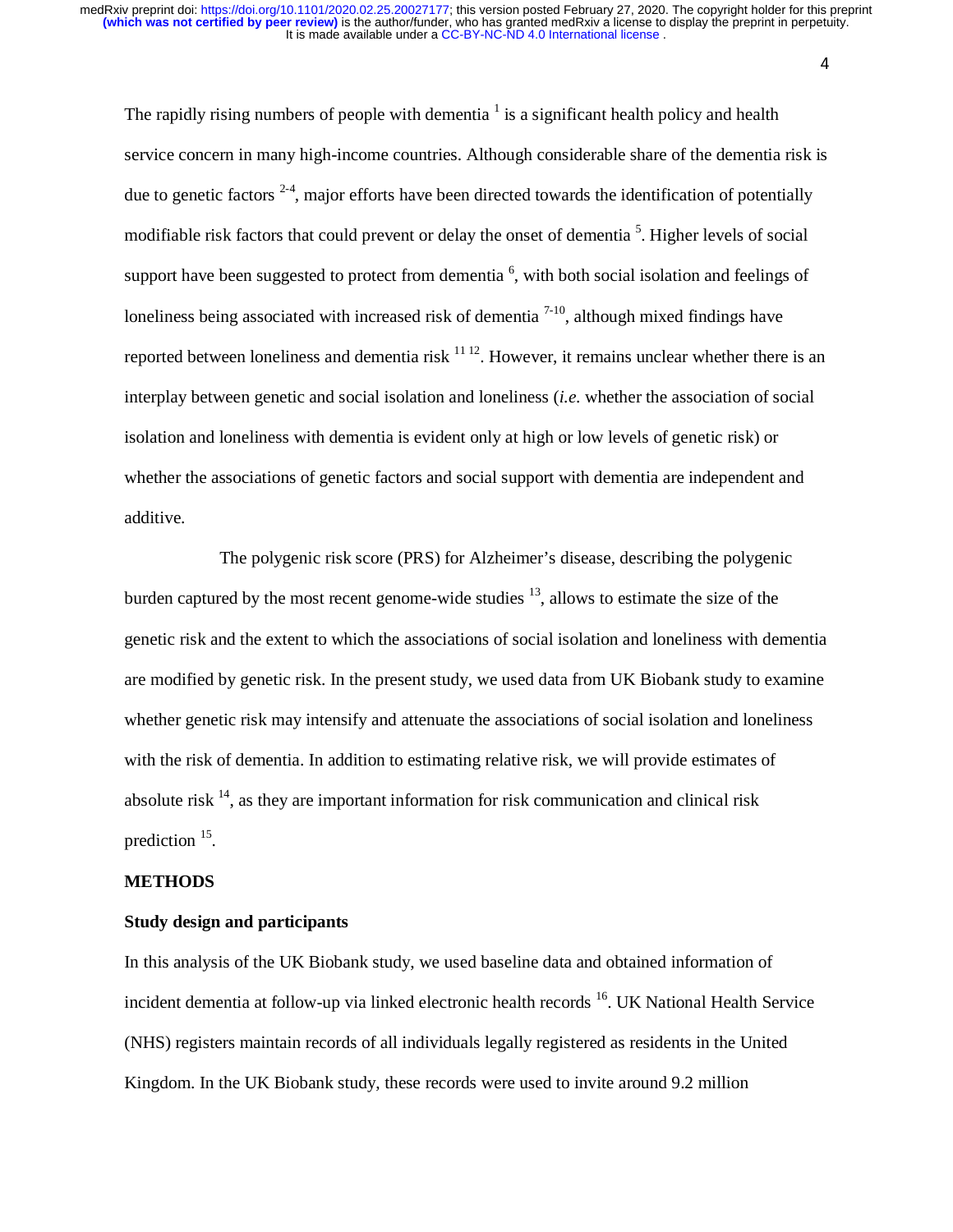5

individuals aged 40–69 years living within a sensible travelling distance of the 22 assessment<br>centres across Great Britain 2007–2010<sup>16</sup>. At the study baseline, participants completed multiple<br>touchscreen computer-based individuals aged 40–69 years living within a sensible travelling distance of the 22 assessment centres across Great Britain  $2007-2010^{-16}$ . At the study baseline, participants completed multiple touchscreen computer-based questionnaires followed by a face-to-face interview with trained research staff. Physical measures were also taken. Details of these assessments and variables are publicly available from the UK Biobank website: http://biobank.ctsu.ox.ac.uk/crystal/.

In total, 502,656 individuals were recruited (5.4% of the eligible population). Of those, individuals that were 60 year or older and had complete data on social isolation, loneliness, dementia and genetic data were included in the present analysis  $(N = 147614 - 152070)$ . We also repeated the analyses using imputed data in those with missing information on social isolation, loneliness or other explanatory variables but had information on genetic risk score  $(N = 155 070)$ . This study was conducted under generic approval from the NHS National Research Ethics Service (17th June 2011, Ref 11/NW/0382). Participants provided electronic consent for the baseline assessments and register linkage.

#### **Ascertainment of incident dementia**

Dementia was ascertained using hospital inpatient records which contains data on admissions and diagnoses from the Hospital Episode Statistics for England, Scottish Morbidity Record data for Scotland, and the Patient Episode Database for Wales. Additional cases were detected through linkage to death register data provided by the National Health Service Digital for England and Wales and the Information and Statistics Division for Scotland. Diagnoses were recorded using the International Classification of Diseases (ICD) coding system. Participants with dementia were identified as having a primary/secondary diagnosis (hospital records) or underlying/contributory cause of death (death register) using ICD-9 and ICD-10 codes for Alzheimer disease and other dementia classifications (see the online supplement for details).

#### **Measurement of social isolation and loneliness**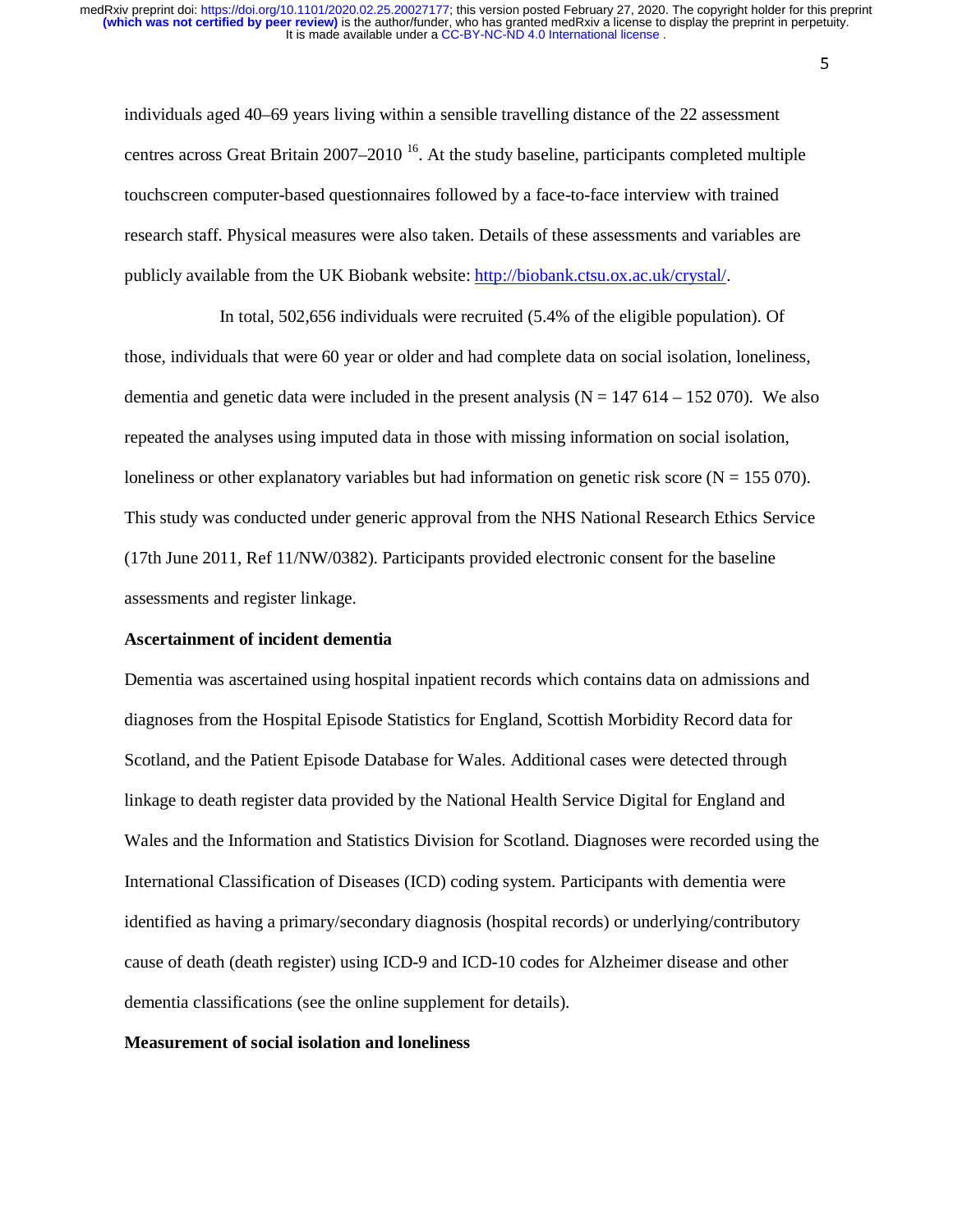6

Social isolation and loneliness were measured using the same scale as in our two previous UK<br>Biobank studies  $1718$ . *Social isolation* scale was defined using the following three questions: (a)<br>"Including yourself, how m Social isolation and loneliness were measured using the same scale as in our two previous UK Biobank studies 17 18. *Social isolation* scale was defined using the following three questions: (a) "Including yourself, how many people are living together in your household? Include those who usually live in the house such as students living away from home during term, partners in the armed forces or professions such as pilots" (1 point for living alone) (b) "How often do you visit friends or family or have them visit you?" (1 point for friends and family visits less than once a month), and (c) "Which of the following [leisure/social activities] do you attend once a week or more often? You can select more than one", (1 point for no participation in social activities at least weekly). This resulted in scale with a range from 0 to 3, where an individual was defined as socially isolated if he/she had two or more of those points and those who scored 0 or 1 were classified as not isolated. Other studies in the UK have used similar measures <sup>18</sup>.

*Loneliness* scale was constructed from two questions: "Do you often feel lonely? " (no  $= 0$ , yes=1) and ""How often are you able to confide in someone close to you?"(0 = almost dailyonce every few months 1= once every few months to never or almost never). An individual was defined as lonely if he/she responded positively to both questions (score 2) and not lonely if he or she responded negatively to one or both of the questions (score 0 -1). Similar questions have been used in longer loneliness scales, such as the Revised UCLA Loneliness Scale <sup>19</sup>.

#### **Polygenic risk score of dementia**

From the genotyped UK Biobank samples, we included 155,070 unrelated white British participants after removal of participants based on heterozygosity and missingness of outliers, sex chromosome aneuploidies and mismatches, withdrawals, and those that UK Biobank had excluded from the relatedness calculations. The genotypes were imputed against Haplotype Reference Consortium and UK10K haplotype resources containing  $\sim$ 96M variants  $^{13}$ . We calculated polygenic risk scores (PRS) for Alzheimer's disease (AD) based on a genome-wide association study by Kunkle and others (2019) with 35,274 AD cases and 59,163 controls that do not overlap with UK Biobank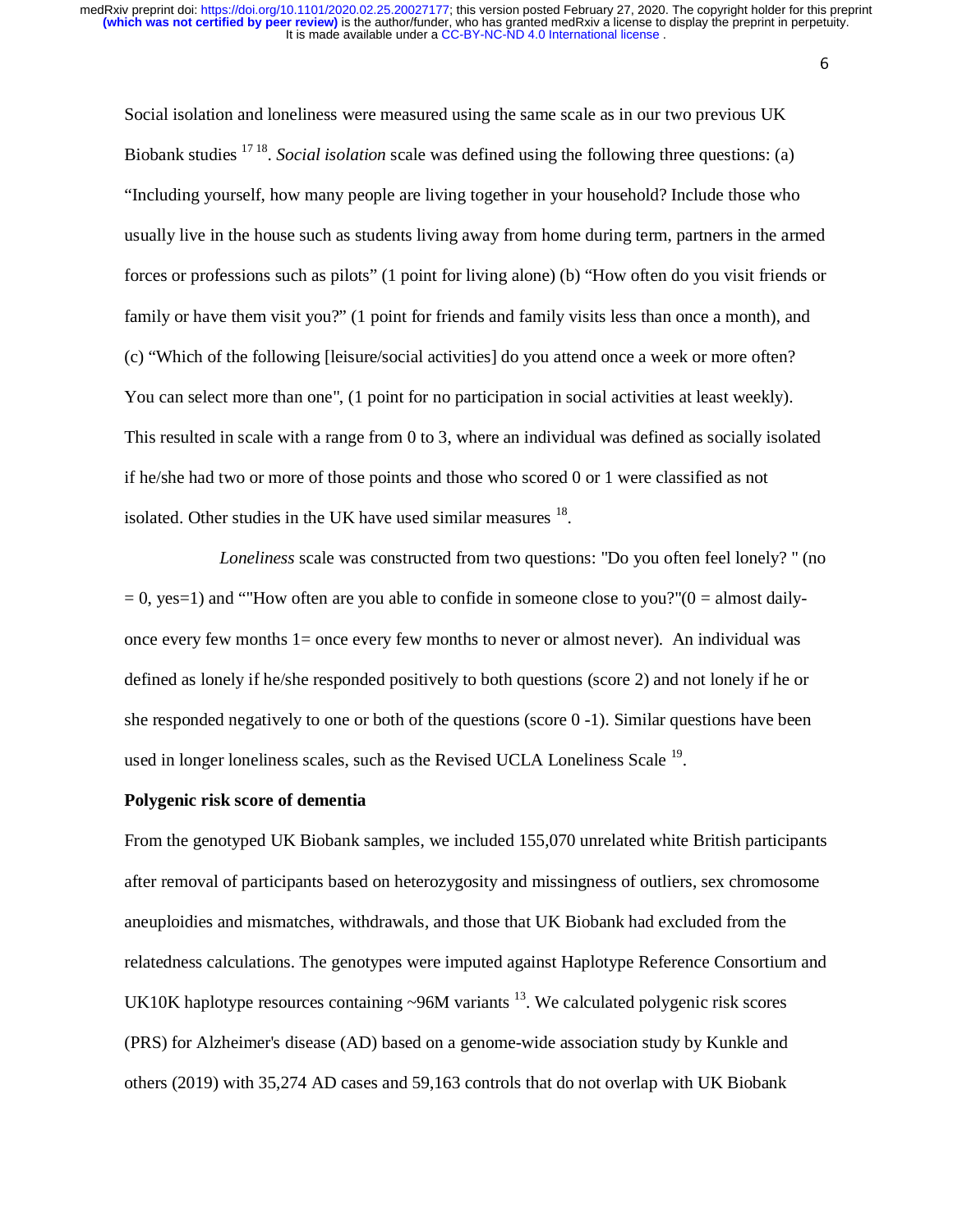$\overline{7}$ 

samples (for details see the online supplement). We used Plink 1.9<sup>20</sup> for the genotype QC and<br>clumping. The following parameters were used for the clumping of the genotype data: p-value<br>threshold 0.5, LD threshold (r<sup>2</sup>) samples (for details see the online supplement). We used Plink 1.9<sup>20</sup> for the genotype QC and clumping. The following parameters were used for the clumping of the genotype data: p-value threshold 0.5, LD threshold  $(r^2)$  0.5, and clumping window width of 250 kilobases. Prior to clumping we excluded all SNPs with MAF  $< 0.001$ , genotyping rate  $< 0.1$ , Hardy-Weinberg equilibrium p-value < 1e-6 and missingness per person >0.1. We used PRSice 2.2.8<sup>21</sup> for calculating the PRS with the genotype QC settings that have been recommended by the software developers  $^{22}$ . In the main analyses, we applied a p-value threshold of 0.5, which resulted in including 626,623 SNPs in the PRS. This threshold was chosen as previous work has reported that it provided an optimal set of variants for predicting dementia and AD  $^{23,24}$ . While this set is likely to include a number of variants which are not associated with AD, it also includes a number of variants that at present do not have sufficient statistical evidence to meet the criteria for being genome-wide significant (i.e. P-value  $\langle 5x10-8 \rangle$ ) but are expected to be associated in future larger studies. The univariate associations between genetic risks score with 10 different cut-off points and incident dementia is reported in the online supplement (SFigure 1).

The polygenic risk scores were then z-standardized to have mean 0 and variance 1, divided into quintiles and categorized as low (lowest quintile), intermediate (quintiles 2 to 4) and high (highest quintile).

#### **Assessment of potential explanatory factors**

Following information was used in the current study: sex, age in years, socioeconomic factors (educational attainment and Townsend deprivation index, which is an area-level composite measure of deprivation based on unemployment, non-home ownership, non-car ownership, and household overcrowding), chronic diseases (diabetes, cardiovascular disease, cancer, and other long-standing illness, disability or infirmity), cigarette smoking (smoker [yes/no]; ex-smoker[yes/no]), physical activity (moderate and vigorous physical activity), alcohol intake frequency (Three or four times a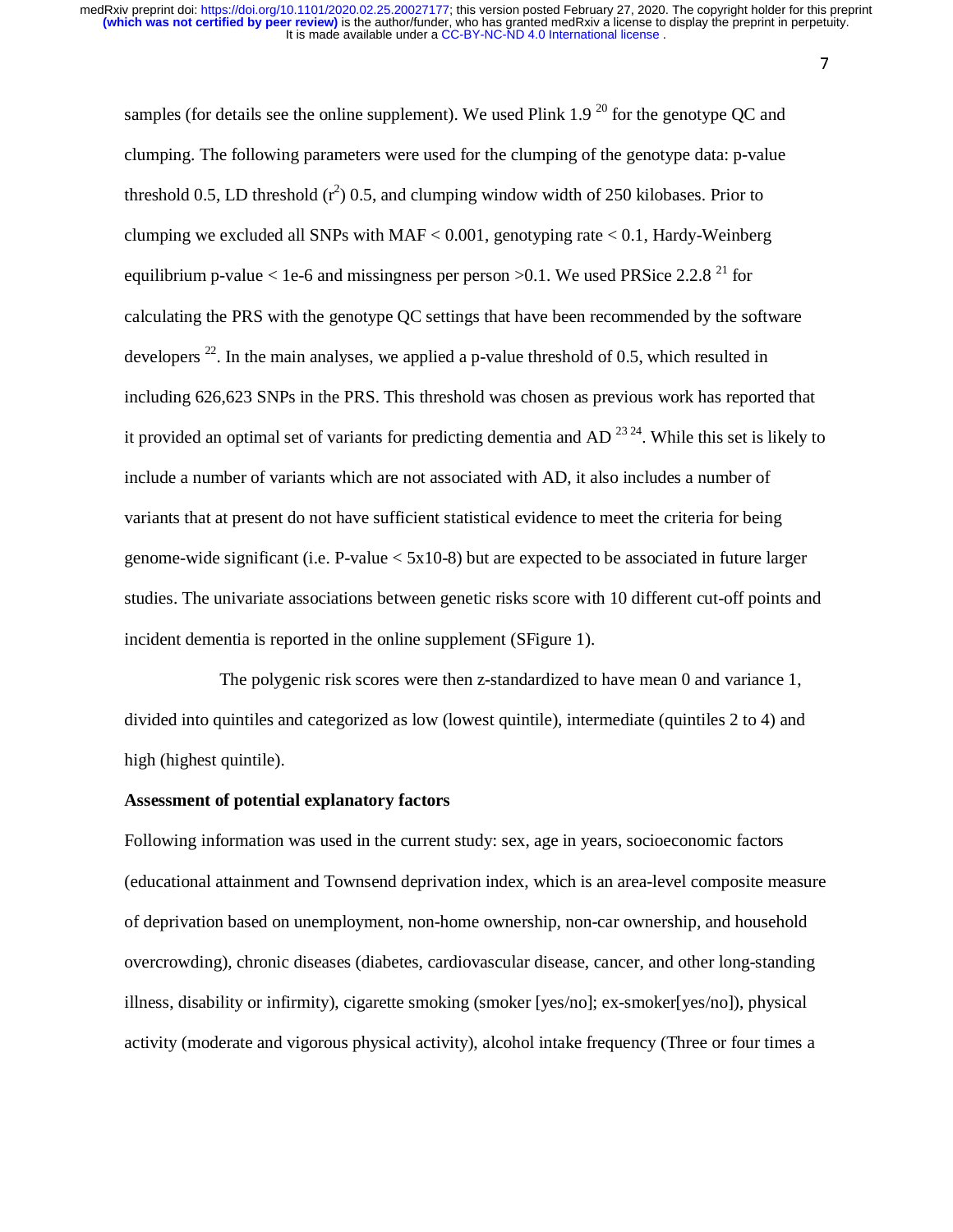$8<sup>1</sup>$ 

week or more vs. once or twice a week or less), and the frequency of depressed mood in the past 2 weeks (Patient Health Questionnaire;  $2^5$ ).

#### **Statistical analyses**

week or more vs. once or twice a week or less), and the frequency of depressed mood in the past 2<br>weeks (Patient Health Questionnaire; <sup>25</sup>).<br>**Statistical analyses**<br>Study participants were followed from the study baseline Study participants were followed from the study baseline (2006-2010) for incident dementia until the date of first dementia diagnosis, death, or to the end of the follow-up, whichever came first. The associations of social isolation, loneliness and polygenic risk score with incident dementia were examined using Cox proportional hazard regression models where age was used as a time scale. Results from these analyses were reported as hazard ratios (relative risk) and their 95% confidence intervals and the models were adjusted for age, sex, and 10 first principal components of genetic structure from UK Biobank to control for possible population stratification, and additionally for education, social deprivation index, having long term illness, physical activity, smoking status, alcohol consumption, and depressive symptoms. In these analyses, PRS was used both as a categorical and as a continuous variable. Cumulative incidence (absolute risk) of dementia associated with categories of social isolation, loneliness and genetic risk was estimated using competing-risks regression 26-28, with death being treated as competing event.

Missing data on social isolation, loneliness and all explanatory factors were imputed using multiple imputation by chained equations to generate five imputed datasets. Imputation model included age, sex, social isolation, loneliness, all covariates, the Nelson-Aalen estimate of cumulative hazard, and survival status  $^{29}$ . Cox proportional hazards models were fitted within each imputed dataset and combined using Rubin's rules. Frequencies of complete and imputed variables are reported in the online supplement table 3. P-values were 2-sided with statistical significance set at less than .05. All analyses were performed using Stata (15.1) and R (3.6.2).

#### **Role of the funding source**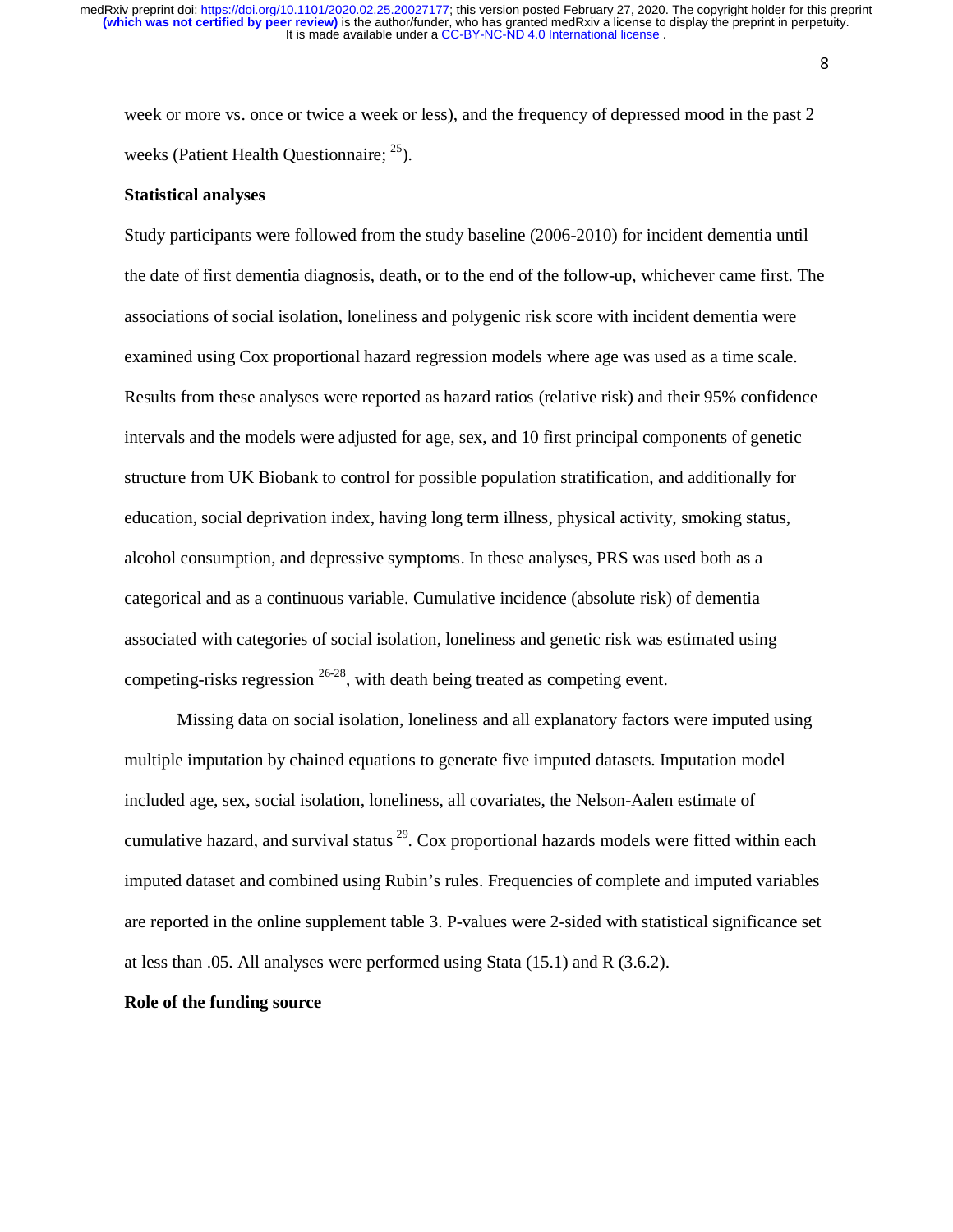9

The sponsors of the study had no role in study design, data collection, data analysis, data interpretation, or writing of the report. Elovainio and Hakulinen had full access to the data. Elovainio and Hakulinen take final responsibility for the decision to submit for publication.

#### **Patient involvement**

The sponsors of the study had no role in study design, data collection, data analysis, data<br>interpretation, or writing of the report. Elovainio and Hakulinen had full access to the data.<br>Elovainio and Hakulinen take final These results are based on existing data. We were not involved in the recruitment of the participants. As far as we know, no patients were engaged in designing the present research question or the outcome measures. They were also not involved in developing plans for recruitment, design, or implementation of the study, and were not asked to advise on interpretation or writing up of results. Results from UK Biobank are disseminated to study participants via the study website and social media outlets.

#### **RESULTS**

Descriptive statistics of the study participants are shown in **Table 1**. Genetic risk score data were available for 155 070 participants (51.9% women; mean age 64.1 years). Overall, 8.6% of participants ( $N = 13103$ ) were classified as socially isolated and 5.5% were lonely ( $N = 8102$ ). During a total of 1.36 million person-years (mean follow-up time 8.8 years), 1444 participants (0.9% of the total sample) were diagnosed with all-cause dementia.

As expected, a higher PRS for AD was associated with an increased risk of dementia. Using continuous PRS, the hazard ratio per 1SD increase in the score was 1.27 (95% CI 1.21 to 1.34) in an analysis adjusted for age, sex and 10 principal components. The associations between genetic risk categories (low, intermediate, and high) with incidence of dementia shown in **Table 2**. In comparison to the participants in the low category, the hazard ratio of incident dementia was 1.56  $(95\% \text{ CI } 1.31 - 1.87)$  in participants with intermediate risk and 1.89 (95% CI 1.55 – 2.31) in those with high genetic risk in the fully adjusted model.

Social isolation was associated with increased risk of dementia (HR adjusted for age and sex  $= 1.62$ , 95% CI 1.38 – 1.90). The associations attenuated but remained statistically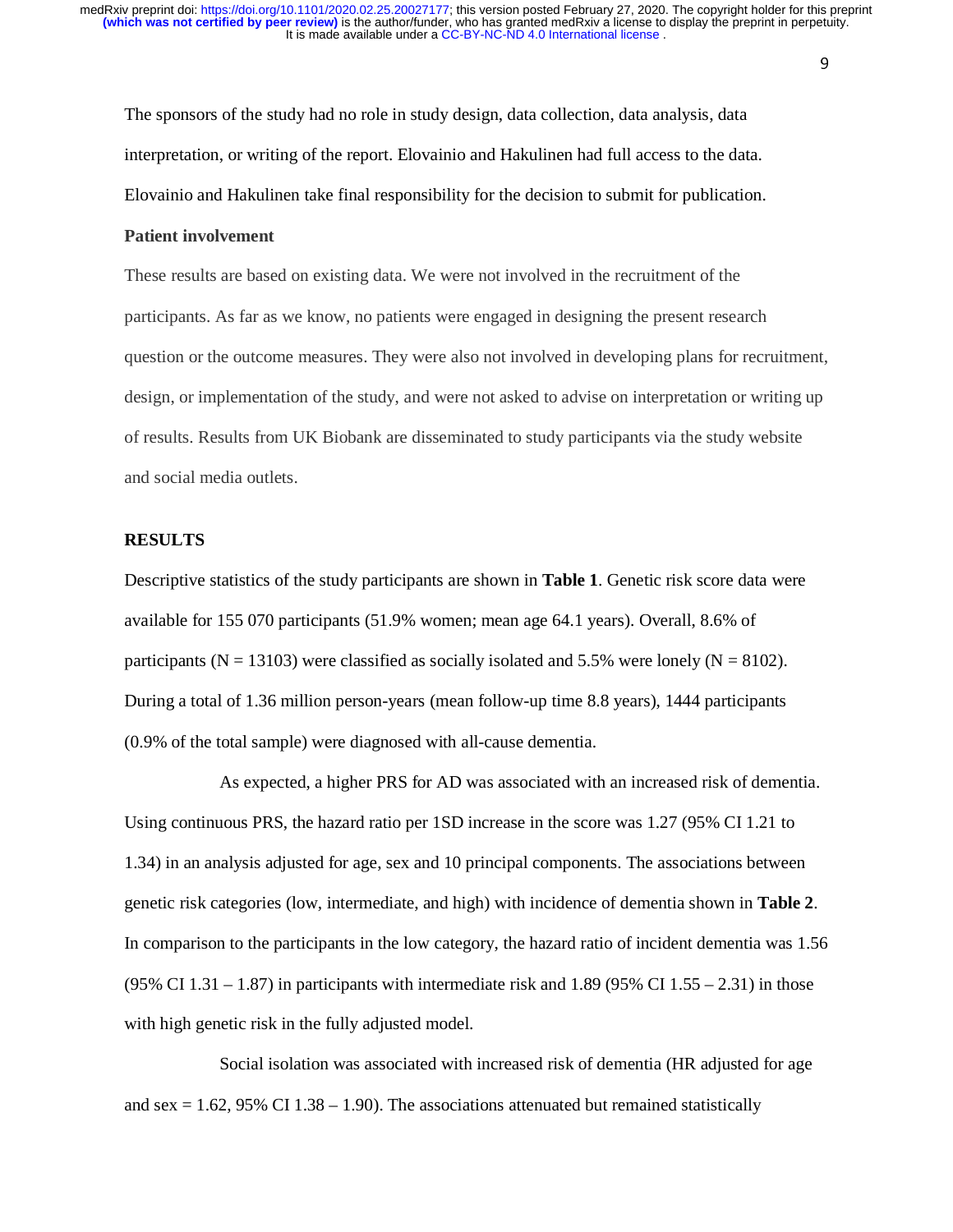10

significant after adjusting for additional covariates including socio-demographics, health-related factors and genetic risk score and principal components (HR = 1.33, 95% CI 1.12 – 1.60). Loneliness was also associated wi significant after adjusting for additional covariates including socio-demographics, health-related factors and genetic risk score and principal components ( $HR = 1.33, 95\%$  CI 1.12 – 1.60). Loneliness was also associated with higher risk of dementia ( $HR = 1.47$ , 95% CI 1.20 – 1.80), but this association was lost when adjusted for socio-demographics, health-related factors, PRS and principal components (HR =  $1.03$ , 95% CI  $0.81 - 1.30$ ). Both social isolation (HR =  $1.58$ , 95% CI  $1.34 - 1.86$ ) and loneliness (HR = 1.28, 95% CI 1.03 – 1.59) were associated with incident dementia when added simultaneously into the model but only the association between social isolation and dementia was robust to adjusting for additional covariates (HR = 1.33, 95 % CI 1.10 – 1.60). (**Table 2**)

When the interplay between genetic risk and social isolation was assessed using combined categories, there was a monotonic association of increasing genetic risk and social isolation with increasing dementia risk. In the fully adjusted models, compared to those with a low genetic risk and no social isolation, the isolated participants with a low genetic risk had a hazard ratio of 1.42 (95% CI, 0.88-2.27). The corresponding hazard ratios were 1.57, (95% CI 1.30 - 1.89) and 1.99, 95% CI 1.61 - 2.45) for those with intermediate or high genetic risk and no social isolation, and 2.16,  $(95\% \text{ CI } 1.65 - 2.83)$  and 2.37,  $95\% \text{ CI } 1.62 - 3.46$ ) for those who were socially isolated and had intermediate or high genetic risk (**Figure 1**). The results for loneliness were less consistent, although the risk of dementia was greater in lonely participants at low or at high levels of genetic risk, when compared with those who reported no loneliness. In the high genetic risk group, for example, the hazard ratios were 1.93 (95% CI 1.56 - 2.37) in low and 2.20 (95% CI 1.39 - 3.47) in high loneliness group (**Figure 2**).

In terms of absolute risk (cumulative incidence), of those who were socially isolated and had high genetic risk, 4.2% (2.9% to 5.5%) were estimated to developed dementia compared with 3.1% (2.7% to 3.5%) of those who were not socially isolated but had high genetic risk (**Figure 3**). The corresponding absolute risk estimates in the socially isolated and not isolated were 3.9%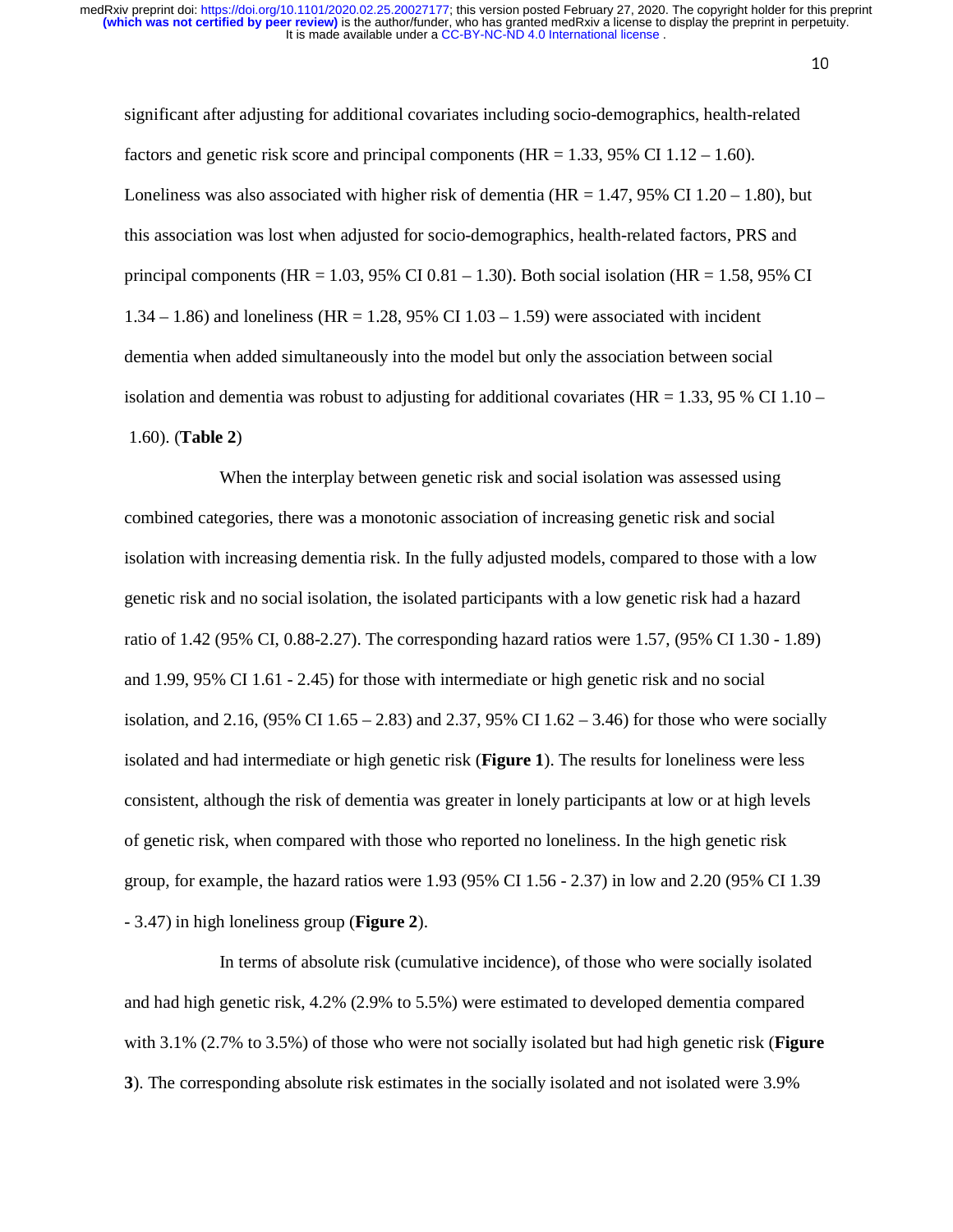11

(3.1% to 4.6%) and 2.4% (2.2% to 2.6%) in participants with intermediate genetic risk and 2.2% (1.2% to 3.1%) and 1.5% (1.2% to 1.7%) in those with low genetic risk.

As sensitivity analyses, we repeated all the main analyses with Alzheimer's disease as the outcome and using imputed data sets (Supplement SFigures  $2 - 3$ ). The results did not materially change.

#### **DISCUSSION**

(3.1% to 4.6%) and 2.4% (2.2% to 2.6%) in participants with intermediate genetic risk and 2.2%<br>
(1.2% to 3.1%) and 1.5% (1.2% to 1.7%) in those with low genetic risk.<br>
As sensitivity analyses, we repeated all the main ana In this UK Biobank study of 155 074 men and women, social isolation was associated with increased risk of all-cause dementia and Alzheimer's disease at all levels of genetic risk of Alzheimer's disease. The incidence of dementia was estimated to reach over 4% in isolated highgenetic risk individuals compared to approximately 3% in non-isolated individuals with similar genetic risk, the difference between these groups being over 1% also among those with intermediate and low genetic risk. This means that among individuals with similar genetic risk for dementia, those who are socially isolated are more likely to have incidence of the disease, suggesting an effect by social isolation over and above that of genetic risk. The association between loneliness and dementia was attributable to other dementia risk factors, such as health behaviours and depressive symptoms.

To the best of our knowledge, this is the first study examining the joint associations of aspects of social support and genetic risk with the incidence of dementia. The relative risk of dementia across the genetic risk categories was at the same magnitude as in a previous UK Biobank study  $30$  that used data from an older GWAS  $31$ . Our findings also support other studies - most of which with follow-ups from 5 to 11 years – showing an association of social isolation with increased risk of dementia  $^{7}$  10 <sup>12</sup>. A 28-year follow-up of 10,000 Whitehall II study participants found that less frequent social contacts at ages 50, 60 and 70 were associated with approximately 10% higher dementia risk, independent of socio-economic and other lifestyle factors  $32$ . While previous studies have produced mixed findings on whether loneliness is associated with increased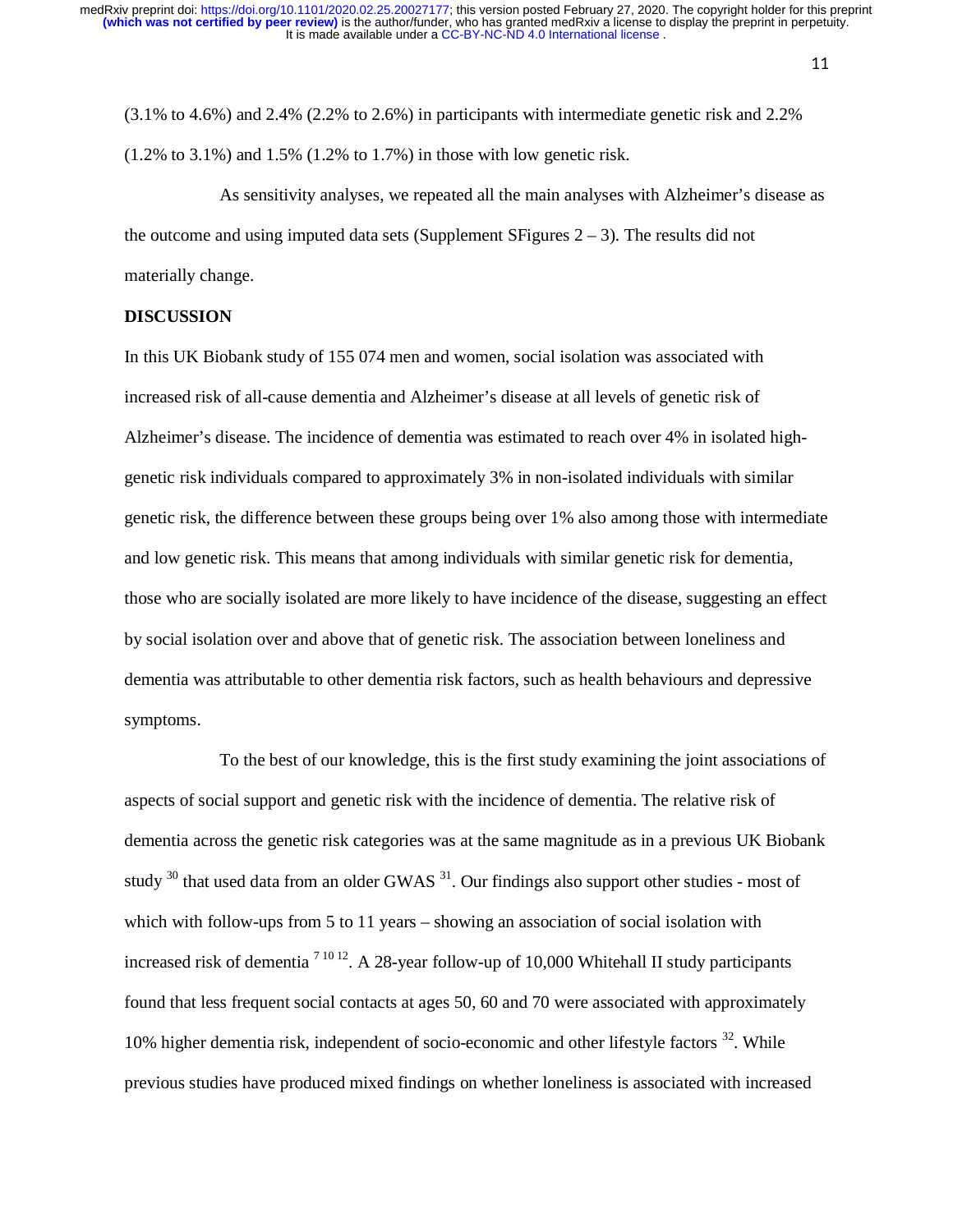$12$ 

risk of dementia or not  $^{11}$  <sup>12</sup>, our findings show that the association between loneliness and dementia is mostly likely explained by other factors and present only at high levels of genetic risk.

risk of dementia or not  $^{1112}$ , our findings show that the association between loneliness and dementia<br>is mostly likely explained by other factors and present only at high levels of genetic risk.<br>Our results should be i Our results should be interpreted in a context of disease aetiology. Dementia is characterised by a 10-20-year preclinical or prodromal stage during which changes in biomarkers and cognitive abilities increasingly occur<sup>33</sup>. With a follow-up less than 10 years, it is likely that we assessed social isolation for dementia cases during this preclinical period. This could result to reverse causality, i.e., increased prevalence of social isolation during the 8-year period could have resulted from preclinical changes in social activity leading to a spurious association between social isolation and dementia.

Several mechanisms through which social isolation may causally affect dementia risk have been proposed. Social isolation and loneliness have been suggested to increase stress reactivity which is associated with prolonged activation of the hypothalamic-pituitary-adrenal axis (HPA) and the sympatho-adrenal system <sup>34</sup>. This process may further lead to sleep deprivation, dysregulation of the immune system, and even increased levels of oxidative stress  $35-40$ , all potentially harmful for cognitive health. It has also been shown that socially isolated and lonely individuals more often engage in health-damaging behaviors  $1841$ , which may affect cognition either directly via biophysiological mechanisms or increased incidence of cardiometabolic diseases which accelerate neurodegeneration <sup>42-45</sup>. Socially isolated or lonely individuals are also at an increased risk of depression  $^{46}$ , a potential risk factor for cognitive decline and dementia  $^{47}$ . Participation in social activities and social interaction stimulates neural plasticity by building and maintaining cognitive reserve <sup>4849</sup>. Poor cognitive reserve is a further pathway through which social isolation and loneliness could increase dementia risk  $^{50}$ . Fewer social contacts with reduced exercising of memory and language adversely affect cognitive reserve, thereby accelerating dementia onset <sup>50</sup>. Cognitive ability was not assessed in the present study and a small share of the found association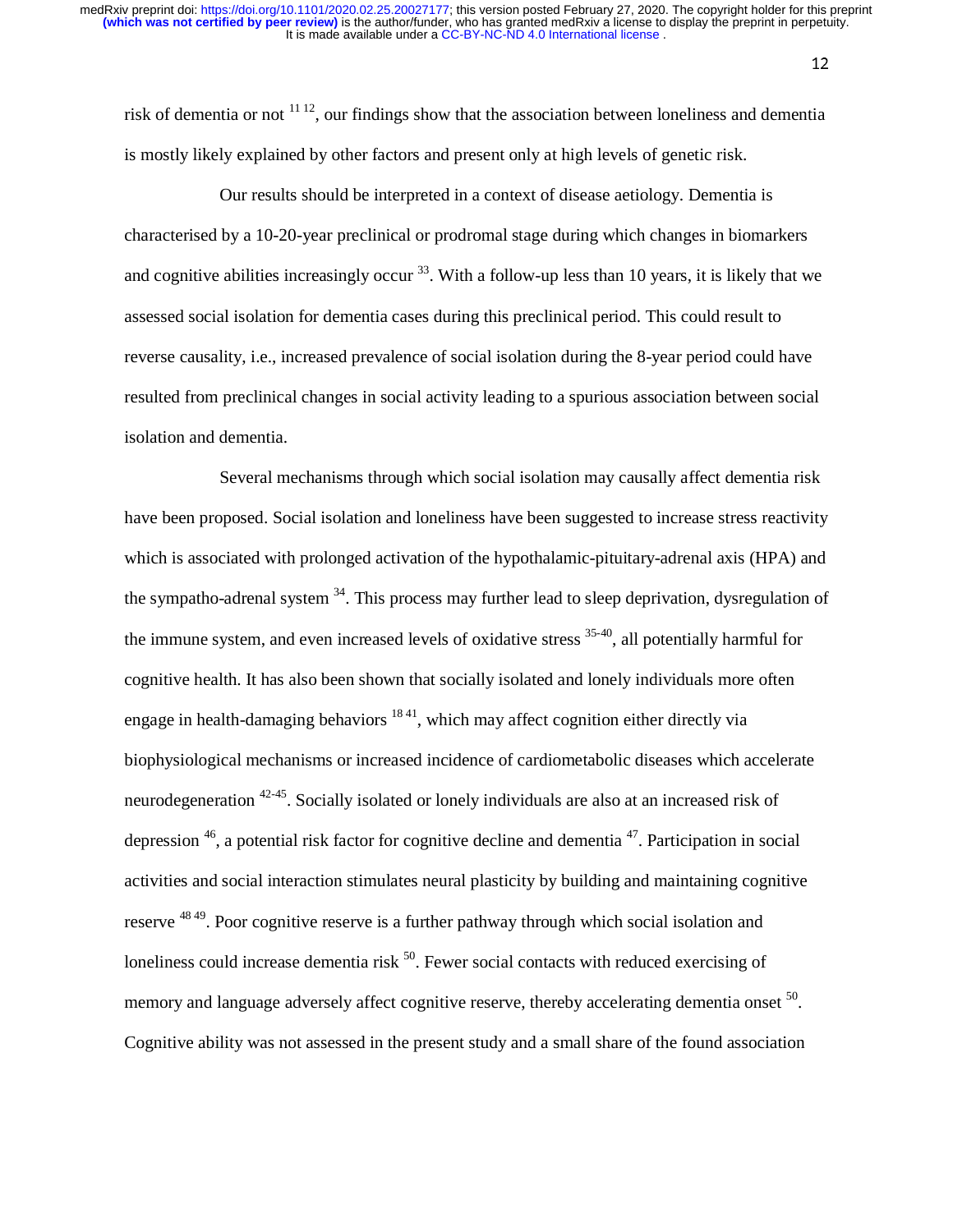$13$ 

between social isolation and subsequent dementia risk may be attributable to lower initial cognitive reserve.

#### *Strengths and limitations*

between social isolation and subsequent dementia risk may be attributable to lower initial cognitive<br>reserve.<br>Strengths and limitations<br>The major strengths of the current study include the large sample size of UK Biobank<br>p The major strengths of the current study include the large sample size of UK Biobank participants, which enabled us to study the combination of genetic risk, social isolation, and loneliness in detail. In addition, we used the largest genome-wide association study of dementia to date to derive the genetic risk for AD<sup>2</sup>.

 $\begin{bmatrix} a \\ b \end{bmatrix}$  as  $\begin{bmatrix} a \\ d \end{bmatrix}$  as  $\begin{bmatrix} a \\ b \end{bmatrix}$ There are also some important limitations. Although our analyses were adjusted for multiple potential sources of bias, the possibility of unmeasured confounding and reverse causation cannot be ruled out. Both frequency of social contacts and loneliness were self-reported and measured by relatively short and crude measures. As we were able to cover the genetic risk for AD – not all-cause dementias – based on the Kunkle et al  $^2$ , we may have missed some of the genetic variance related to non-AD dementias. Dementia cases were derived from medical records or death registers, and thus some cases might have been missed. However, good agreement of dementia case determination with primary care record data has been shown  $5<sup>1</sup>$ . This sample was restricted to volunteers of European ancestry aged 60 to 73 years at baseline and, therefore, further research is needed to ensure generalizability of our findings. As the mean age of participants was only 72 years at the end of the follow-up period, the incidence of dementia remained low. As noted previously the response rate of the UK Biobank study survey was very low, 5.5%, and UK Biobank is not representative of the sampling population  $52$ . However, many etiological findings from UK Biobank appear to be generalisable to England and Scotland  $53$ .

#### *Conclusions*

The present findings suggest an association between social isolation and increased risk of dementia across the spectrum of genetic risk. Further research is needed to determine the extent social isolation is a modifiable risk factor rather than a part of the dementia prodrome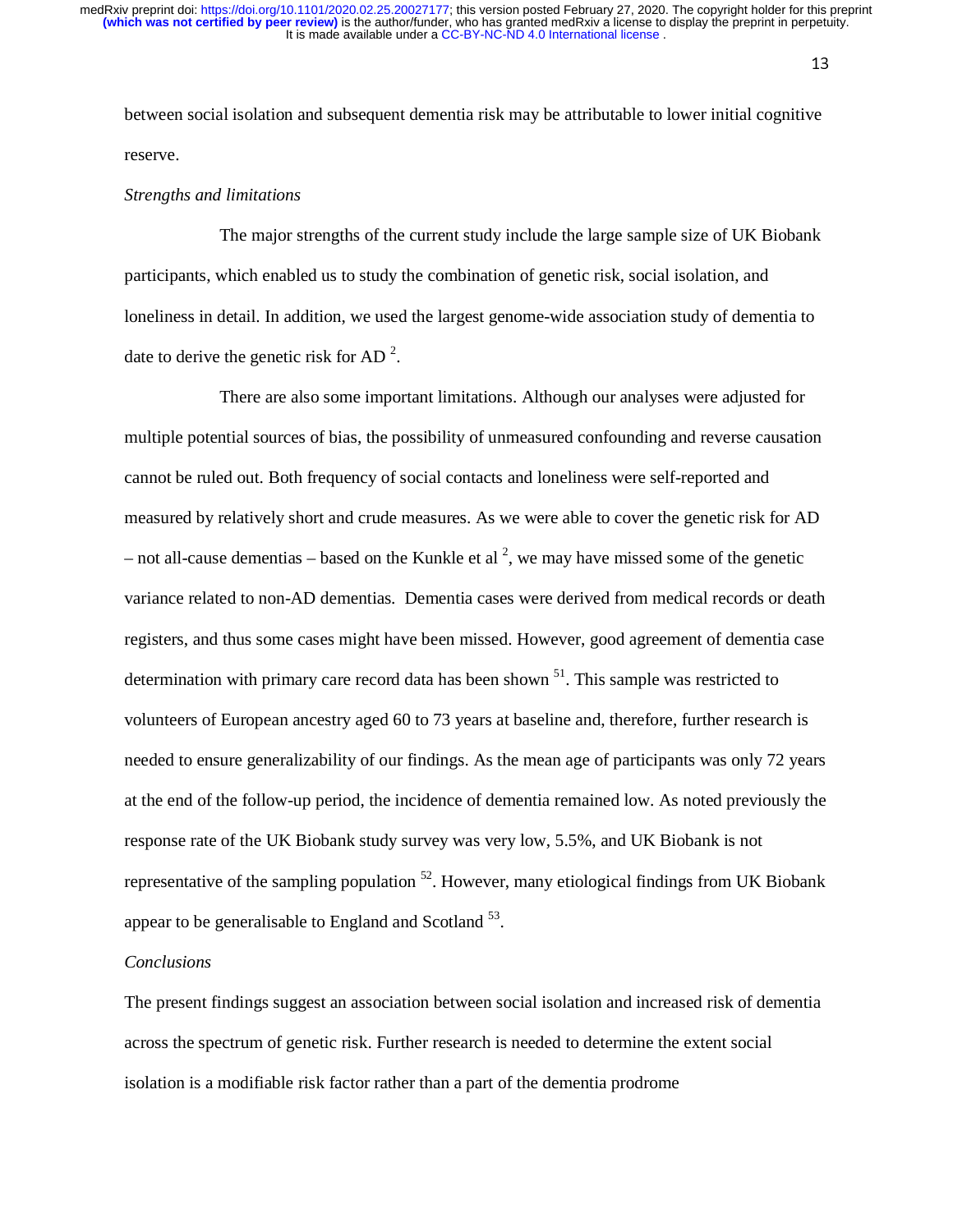14

Acknowledgments: We thank the International Genomics of Alzheimer's Project (IGAP) for<br>providing summary results data for these analyses. The investigators within IGAP contributed to the<br>design and implementation of IGAP **Acknowledgments:** We thank the International Genomics of Alzheimer's Project (IGAP) for providing summary results data for these analyses. The investigators within IGAP contributed to the design and implementation of IGAP and/or provided data but did not participate in analysis or writing of this report. IGAP was made possible by the generous participation of the control subjects, the patients, and their families. The i–Select chips was funded by the French National Foundation on Alzheimer's disease and related disorders. EADI was supported by the LABEX (laboratory of excellence program investment for the future) DISTALZ grant, Inserm, Institut Pasteur de Lille, Université de Lille 2 and the Lille University Hospital. GERAD/PERADES was supported by the Medical Research Council (Grant n° 503480), Alzheimer's Research UK (Grant n° 503176), the Wellcome Trust (Grant n° 082604/2/07/Z) and German Federal Ministry of Education and Research (BMBF): Competence Network Dementia (CND) grant n° 01GI0102, 01GI0711, 01GI0420. CHARGE was partly supported by the NIH/NIA grant R01 AG033193 and the NIA AG081220 and AGES contract N01–AG–12100, the NHLBI grant R01 HL105756, the Icelandic Heart Association, and the Erasmus Medical Center and Erasmus University. ADGC was supported by the NIH/NIA grants: U01 AG032984, U24 AG021886, U01 AG016976, and the Alzheimer's Association grant ADGC–10–196728. Laura Pulkki-Råback was supported by the Jenny and Antti Wihuri Foundation.

**Contributors:** ME and CH designed the study and conducted the statistical analyses. ME wrote the first draft of the manuscript. JL and AM calculated the polygenetic risk score with the help of MP. All authors contributed to the interpretation of the results and critical revision of the manuscript for important intellectual content and approved the final version of the manuscript. The corresponding author attests that all listed authors meet authorship criteria and that no others meeting the criteria have been omitted.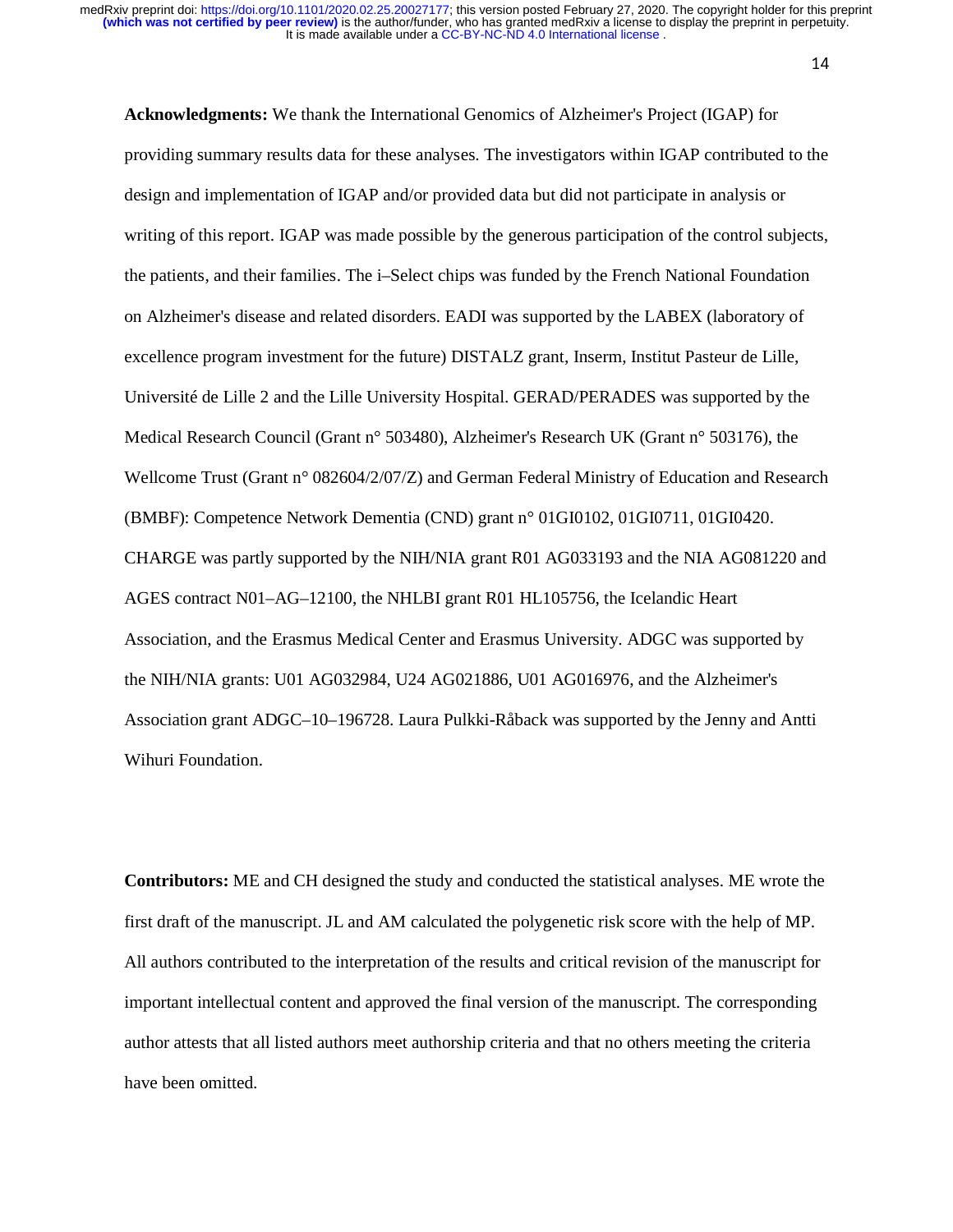15

**Funding:** ME and CH were supported by the Academy of Finland (329224 (ME) / 310591(CH)).<br>MK was supported by NordForsk (70521), the UK Medical Research Council (MRC S011676), the<br>Academy of Finland (311492), and the US Na **Funding:** ME and CH were supported by the Academy of Finland (329224 (ME) / 310591(CH)). MK was supported by NordForsk (70521), the UK Medical Research Council (MRC S011676), the Academy of Finland (311492), and the US National Institutes on Ageing (NIA R01AG056477). The funding sources did not participate in the design or conduct of the study; collection, management, analysis or interpretation of the data; or preparation, review, or approval of the manuscript.

**Competing interests:** All authors have completed the ICMJE uniform disclosure form at www.icmje.org/coi\_disclosure.pdf (available on request from the corresponding author) and declare: no support from any organisation for the submitted work, no other relationships or activities that could appear to have influenced the submitted work.

**Ethical approval:** Ethical approval for data collection was given by the North-West Multi-centre Research Ethics Committee. Study was carried out in accordance with the Declaration of Helsinki of the World Medical Association. The ethical board of the Finnish Institute for Health and Welfare gave ethical permission to use the genetic data.

**Data sharing:** The genetic and phenotypic UK Biobank data are available on application to the UK Biobank (www.ukbiobank.ac.uk/). Present study was conducted using the UK Biobank Resource under Application 14801. Summary statistics from the meta-analysis of genome wide association studies in dementia are available from https://www.niagads.org/datasets/ng00075

**Transparency statement:** The lead authors (ME and CH) affirms that the manuscript is an honest, accurate, and transparent account of the study being reported; that no important aspects of the study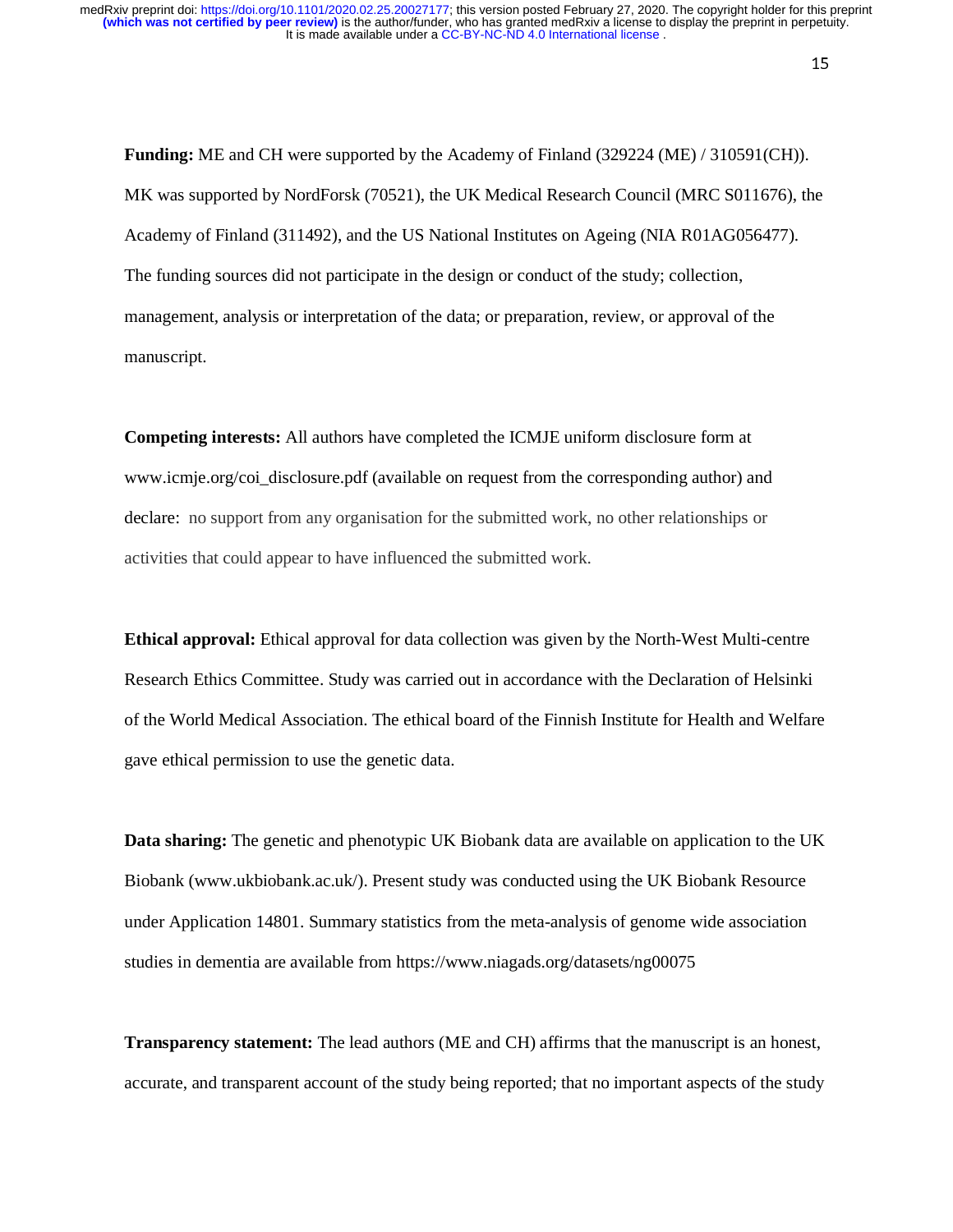16 have been omitted; and that any discrepancies from the study as planned (and, if relevant,

registered) have been explained.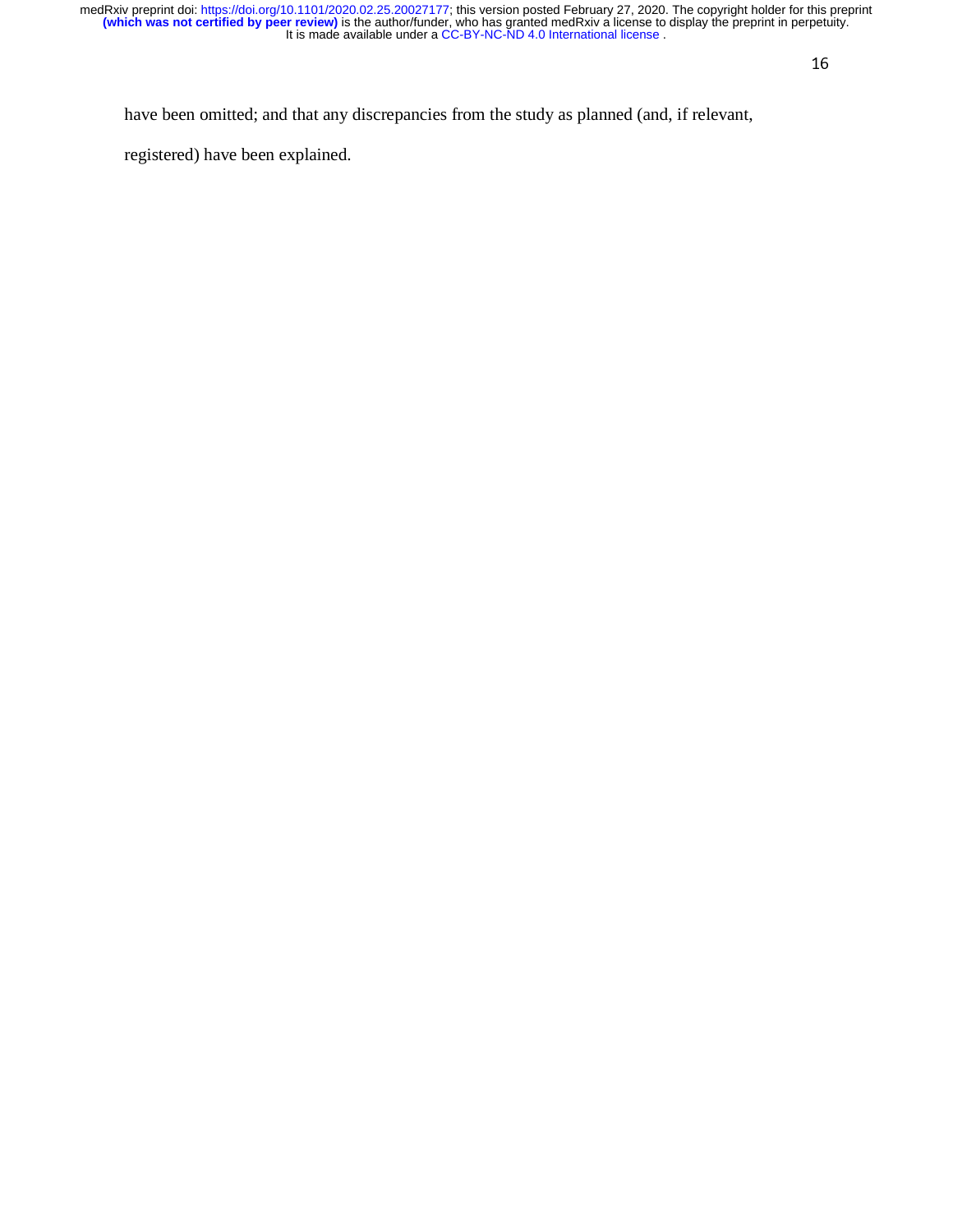## **References**

- **References**<br>
1. Ahmadi-Abhari S, Guzman-Castillo M, Bandosz P, et al. Temporal trend in dementia incidence<br>
since 2002 and projections for prevalence in England and Wales to 2040: modelling study.<br> *BMJ* 2017;358;j2856. d
- since 2002 and projections for prevalence in England and Wales to 2040; modelling study<br> *BMJ* 2017;358:j2856. doi: 10.1136/bmj.j2856<br>
2. Kunkle BW, Grenier-Boley B, Sims R, et al. Genetic meta-analysis of diagnosed Alzhei BMJ 2017;358:12856. doi: 10.1136/bmj.j2856<br>
le BW, Grenier-Boley B, Sims R, et al. Genetic meta-analysis of diagnosed Alzheimer's<br>
disease identifies new risk loci and implicates Abeta, tau, immunity and lipid processing.<br>
- 
- 
- BMJ 2017,358:j2856. doi: 10.11367 Bmj.j2858<br>le BW, Grenier-Boley B, Sims R, et al. Genetic<br>disease identifies new risk loci and implicates<br>Nat Genet 2019;51(3):414-30. doi: 10.1038/s4<br>ews SJ, Fulton-Howard B, Goate A. Inte 2. Kunkle BW, Grenier-Boley B, Sims R, et al. Genetic meta-analysis of diagnosed Alzheimer's<br>
disease identifies new risk loci and implicates Abeta, tau, immunity and lipid processis<br> *Md Genet* 2019;51(3):414-30. doi: 10 Wat Genet 2019;51(3):414-30. doi: 10.1038/s41500-013-0330-2<br>ews SJ, Fulton-Howard B, Goate A. Interpretation of risk loci from<br>studies of Alzheimer's disease. Lancet Neurol 2020 doi: 10.1036,<br>eret J.C, Ibrahim-Verbaas CA,
- 
- *Nat Genet 2019;51(3):414-30. doi:10.1038/s41588-019-0358-2*<br>
Wat Genet 2019;51(3):414-30. doi:10.1038/s41588-019-0358-2<br>
ews SJ, Fulton-Howard B, Goate A. Interpretation of risk loci from genome-wide associatistudies of A studies of Alzheimer's disease. *Lancet Neurol* 2020 doi: 10.1016/S1474-4422(19)30435-1<br>
4. Lambert JC, Ibrahim-Verbaas CA, Harold D, et al. Meta-analysis of 74,046 individuals identifies<br>
10.1038/ng.2802<br>
5. Soto-Gordoa M studies of Alzheimer's disease. *Lancet Neurol* 2020 doi: 10.1016/51474-4422(19)30435-1<br>
2011 film -Verbaas CA, Harold D, et al. Meta-analysis of 74,046 individuals identifies<br>
11 new susceptibility loci for Alzheimer's di
- 
- 
- 11 new susceptibility loci for Alzheimer's disease. Not Genet 2013;45(12):1452-8. doi:<br>
10.1038/ng.2802<br>
5. Soto-Gordoa M, Arrospide A, Moreno-Izco F, et al. Projecting Burden of Dementia in Spain,<br>
2010-2050: Impact of M 11 new susceptibility loci for Alzheimer's disease. *Nat Genet* 2013;45(12):1452-8. doi:<br>10.1038/ng.2802<br>Gordoa M, Arrospide A, Moreno-Izco F, et al. Projecting Burden of Dementia in Spain,<br>2010-2050: Impact of Modifying Cordoa M, Arrosp<br>2010-2050: Impac<br>2010-2050: Impac<br>10.3233/JAD-150:<br>gston G, Sommerl<br>2017;390(10113):<br>Pr JS, Zuidersma M<br>systematic review<br>2015;22:39-57. der JS, Zuidersma N<br>Pr JS, Zuidersma M<br>2016;45(4):1169-;<br>E, Caballer 2010-2050: Impact of Modifying Risk Factors. *J Alzheimers Dis* 2015;48(3):721-30. doi:<br>
10.3233/JAD-150233<br>
6. Livingston G, Sommerlad A, Orgeta V, et al. Dementia prevention, intervention, and care. *Lc*<br>
2017;390(10113 2017-2005. Impact of Modifying Risk Factors. J Alzheimers Dis 2011,40(0).711-00. doi:<br>2017;390(10113):2673-734. doi: 10.1016/S0140-6736(17)31363-6 [<br>2017;390(10113):2673-734. doi: 10.1016/S0140-6736(17)31363-6 [<br>2017;390(1 Example 11.1223.1239<br>gston G, Sommerlad A<br>2017;390(10113):267<br>er JS, Zuidersma M, Or<br>systematic review and<br>2015;22:39-57. doi: 1<br>er JS, Zuidersma M, Zu<br>systematic review and<br>2016;45(4):1169-206.<br>E, Caballero FF, Rico-L<br>cog 6. Livingston G, Sommerlad A, Sommerlad A, G, Sommerlad A, G, Sommerlad A, G, Sommerlad A, Sommerlad A, Sommerlad A, Sommerlad C, Migrer JS, Zuidersma M, Oude Voshaar RC, et al. Social relationships and risk of dementia: er JS, Zuidersma M, Oude Voshaar RC, et al. Social relationships and<br>systematic review and meta-analysis of longitudinal cohort studies.<br>2015;22:39-57. doi: 10.1016/j.arr.2015.04.006<br>r JS, Zuidersma M, Zuidema SU, et al. restremation review and meta-analysis of longitudinal cohort studies. Ageing Res Rev<br>
2015;22:39-57. doi: 10.1016/j.arr.2015.04.006<br>
8. Kuiper JS, Zuidersma M, Zuidems SU, et al. Social relationships and cognitive decline systematic review and meta-analysis of longitudinal contributes. Ageing these are also also 2015;22:39-57. doi: 10.1016/j.arr.2015.04.006<br>ar JS, Zuidersma M, Zuidema SU, et al. Social relationships and cognitive decline: a er JS, Zuidersma M, Zuidema SU, et al. Social relaystematic review and meta-analysis of longitu<br>2016;45(4):1169-206. doi: 10.1093/jie/dyw089<br>E, Caballero FF, Rico-Uribe LA, et al. Are lonelin<br>cognitive decline? *Int J Ger* systematic review and meta-analysis of longitudinal cohort studies. Int J Epidemiol<br>
2016;45(4):1169-206. doi: 10.1093/je/dyw089<br>
9. Lara E, Caballero FF, Rico-Uribe LA, et al. Are loneliness and social isolation associate systemath review and meta-analysis of longitudinal conditional conditions associated weights E, Caballero FF, Rico-Uribe LA, et al. Are loneliness and social isolation associated weightive decline? Int J Geriatr Psychiatry E, Caballero FF, Rico-Uribe LA, et al. Are loneline<br>cognitive decline? *Int J Geriatr Psychiatry* 2019 a<br>1 E, Martin-Maria N, De la Torre-Luque A, et al. I<br>impairment and dementia? A systematic review<br>Ageing Res Rev 2019;5 or the state of the state of the state of the Pistonical individual interaction of the Palement and demettiar  $P$ , are loneliness contribute to mild cogning meant and demettiar  $P$  are loneliness and social interaction and cognitive decline: *i.m. 2 Serifor 1 sychmatry 2013* our. 10.1002/gps.1014<br>i.e. J. Martin-Maria N, De la Torre-Luque A, et al. Does loneliness contrib<br>impairment and dementia? A systematic review and meta-analysis of l<br>*Ag*
- impairment and dementia? A systematic review and meta-analysis of longitudinal studies.<br>
Ageing Res Rev 2019;52:7-16. doi: 10.1016/j.arr.2019.03.002<br>
11. Penninkilampi R, Casey AN, Singh MF, et al. The Association between Ageing Res Rev 2019;52:7-16. doi: 10.1016/j.arr.2019.03.002<br>
ninkilampi R, Casey AN, Singh MF, et al. The Association between Social Engagement,<br>
Loneliness, and Risk of Dementia: A Systematic Review and Meta-Analysis. J A Agemy Res Rev 2019,32:7-10: doi: 10.10107/j.an:2013.03.002<br>ninkilampi R, Casey AN, Singh MF, et al. The Association betw<br>Loneliness, and Risk of Dementia: A Systematic Review and M<br>2018;66(4):1619-33. doi: 10.3233/JAD-1804
- Loneliness, and Risk of Dementia: A Systematic Review and Meta-Analysis. J Alzheimer<br>
2018;66(4):1619-33. doi: 10.3233/JAD-180439<br>
12. Sundstrom A, Nordin Adolfsson A, Nordin M, et al. Loneliness increases the risk of alldstrom A, Nordin Adolfsson A, Nordin M, et al.<br>dementia and Alzheimer's disease. *The journals*<br>*sciences and social sciences* 2019 doi: 10.1093/<br>roft C, Freeman C, Petkova D, et al. The UK Biot<br>genomic data. *Nature* 2018
- 
- 
- 
- 
- Externals and National And Risk of all contents in A Systematic Review and Meta-Analysis. J Alzheimers Distance and Social Sciences A, Nordin M, et al. Loneliness increases the risk of all-cause dementia and Alzheimer's di dementia and Alzheimer's disease. *The journals of gerontology Series B, Psychological*<br>sciences and social sciences 2019 doi: 10.1093/geronb/gbz139<br>13. Bycroft C, Freeman C, Petkova D, et al. The UK Biobank resource with dementia and Alzheimer's disease. The journals of gerontology Series B, Psychological<br>sciences and social sciences 2019 doi: 10.1093/geronb/gbz139<br>roft C, Freeman C, Petkova D, et al. The UK Biobank resource with deep phen sciences and social sciences 2019 doi: 10.1093/geronb/gbz159<br>roft C, Freeman C, Petkova D, et al. The UK Biobank resource w<br>genomic data. Narure 2018;562(7726):203-09. doi: 10.1038/s4<br>kamani A, Wineinger NE, Topol EJ. The 14. Torkamani A, Wineinger NE, Topol EJ. The personal and clinical utility of polygenic risk scores<br>
14. Torkamani A, Wineinger NE, Topol EJ. The personal and clinical utility of polygenic risk scores<br>
14. Bycroft Charact genomic data. wider 2018;1726;1726;1726-07.203-00.<br>Kamani A, Wineinger NE, Topol EJ. The personal and clinical utility of polygenic ristor of the personal and clinical utility of polygenic ristor<br>Nat Rev Genet 2018;19(9):5 Not Rev Genet 2018;19(9):581-90. doi: 10.1038/s41576-018-0018-x<br>
15. Sugrue LP, Desikan RS. What Are Polygenic Scores and Why Are They Important? JAMA<br>
2019;321(18):1820-21. doi: 10.1001/jama.2019.3893<br>
16. Palmer LJ. UK B Nat Rev Genet 2018,19(9):301-30. doi: 10.1038/s41576-018-0018-x<br>Tue LP, Desikan RS. What Are Polygenic Scores and Why Are They Im<br>2019;321(18):1820-21. doi: 10.1001/jama.2019.3893<br>ner LJ. UK Biobank: bank on it. *Lancet* 2 15. Sugram RS. What Are Polygenic Scores and Why Are They Important: JAMA<br>2019;321(18):1820-21. doi: 10.1001/jama.2019.3893<br>16. Palmer LJ. UK Biobank: bank on it. *Lancet* 2007;369(9578):1980-2. doi: 10.1016/S0140-<br>6736(07 mer LJ. UK Biobank: bank on it. *Lancet* 2007;369(9578)<br>6736(07)60924-6<br>rainio M, Hakulinen C, Pulkki-Raback L, et al. Contribut<br>in isolated and lonely individuals: an analysis of data f<br>*Lancet Public Health* 2017;2(6):E2 16. Palmer LJ. OK Biobank: bank on it. Lancet 2007;369(9576).1980-2. doi: 10.1016/50140-6736(07)60924-6<br>6736(07)60924-6<br>17. Elovainio M, Hakulinen C, Pulkki-Raback L, et al. Contribution of risk factors to excess m<br>in isol rainio M, Hakuline<br>in isolated and lor<br>L*ancet Public Hea*<br>Cancet *Public Hea* 11. Electronic M, Hahrmann 2, Pulkid-Males: an analysis of data from the UK Biobank cohort study.<br>
Lancet Public Health 2017;2(6):E260-E66. doi: 10.1016/S2468-2667(17)30075-0<br>
Lancet Public Health 2017;2(6):E260-E66. doi: in isolated and lonely individuals: an analysis of data from the UK Biobank cohort study. Lancet Public Health 2017;2(6):E260-E66. doi: 10.1016/S2468-2667(17)30075-0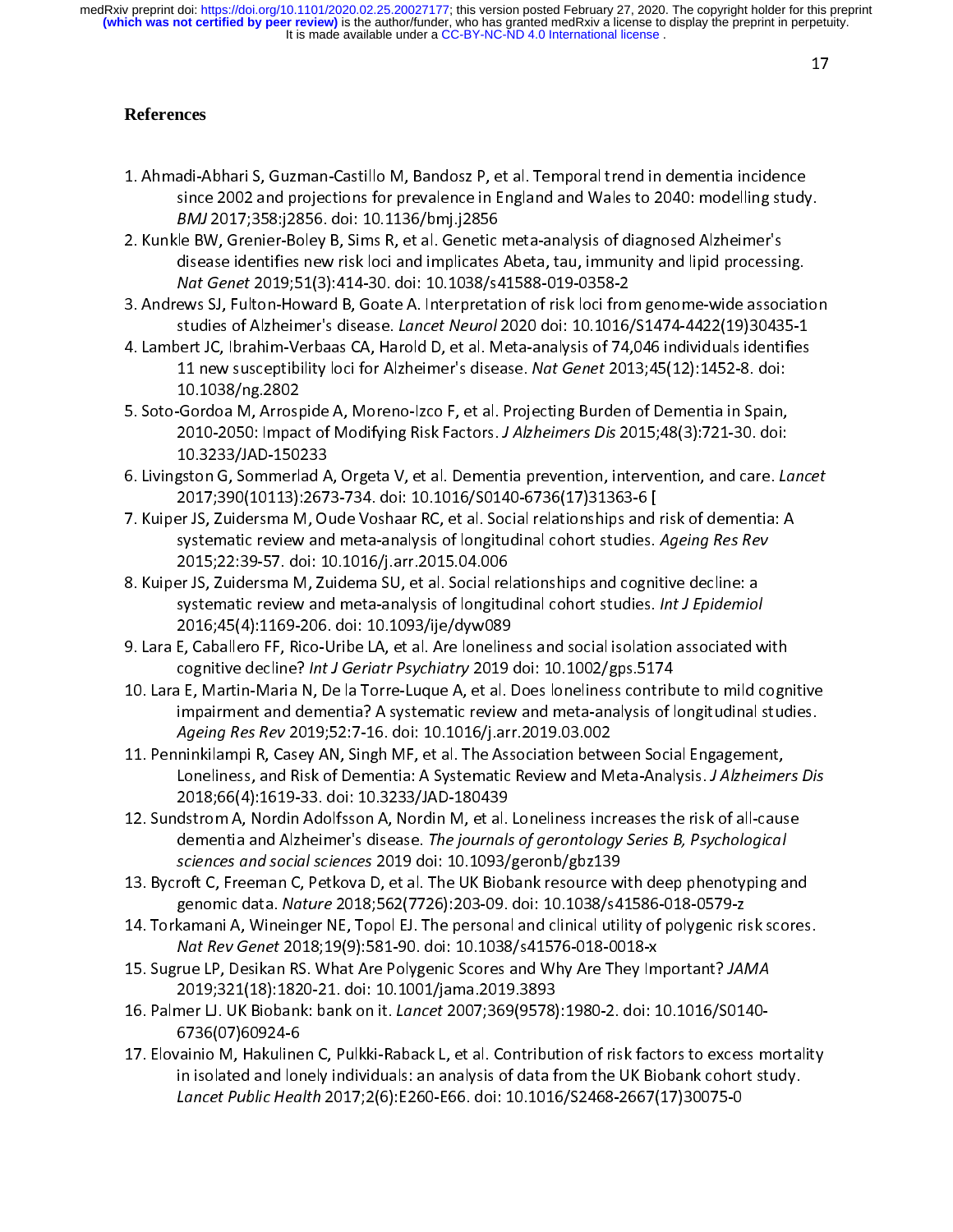- 18. Hakulinen C, Pulkki-Raback L, Virtanen M, et al. Social isolation and loneliness as risk factors for<br>myocardial infarction, stroke and mortality: UK Biobank cohort study of 479 054 men and<br>women. *Heart 2018* doi: 10.
- 
- 
- 
- 
- 
- myocardial infarction, stroke and mortality: UK Biobank cohort study of 479 054 men and<br>
19. Hughes ME, Waite LJ, Hawkley LC, et al. A Short Scale for Measuring Loneliness in Large<br>
Surveys: Results From Two Population-Bas women. *Heart* 2018 doi: 10.1136/heartjni-2017-312663<br>thes ME, Waite LJ, Hawkley LC, et al. A Short Scale for Measuring Loneliness in Large<br>Surveys: Results From Two Population-Based Studies. *Res Aging* 2004;26(6):655-72. women. Heart 2010 dof. 10.1130/heart<sub>j</sub>m-2017-512003<br>fhes ME, Waite LJ, Hawkley LC, et al. A Short Scale for Me<br>Surveys: Results From Two Population-Based Studies. *Re*<br>10.1177/0164027504268574<br>cell S, Neale B, Todd-Brown Surveys: Results From Two Population-Based Studies. Res Aging 2004;26(6):655-72.<br>
10.1177/0164027504268574<br>
20. Purcell S, Neale B, Todd-Brown K, et al. PLINK: a tool set for whole-genome association a<br>
population-based li Surveys: Results Trom Two Translation-Based Studies. Res Aging 2004,2000-555-72. doi:<br>10.1177/01640275504268574<br>cell S, Neale B, Todd-Brown K, et al. PLINK: a tool set for whole-genome association and<br>population-based link cell S, Neale B, Todd-Brown K,<br>population-based linkage ana<br>10.1086/519795<br>i SW, O'Reilly PF. PRSice-2: Pc<br>*GigaScience* 2019;8(7):July1, *i*<br>sden J, Lewis CM, O'Reilly PF.<br>2015;31(9):1466-68. doi: 10.1<br>ott-Price V, Sims R pulation-based linkage analyses. *Am J Hum Genet* 2007;81(3):559-75. doi:<br>
10.1086/519795<br>
21. Choi S/Reily PF. PRSice-2: Polygenic Risk Score Software for Biobank-Scale Data.<br>
20. GigaScience 2019;8(7):July1, 2019. doi: <u></u> population-based linkage analyses. Am J Hum Genet 2007;01(3):359-75. doi:<br>10.1086/519795<br>i SW, O'Reilly PF. PRSice-2: Polygenic Risk Score Software for Biobank-Scale LGigaScience 2019;8(7):July1, 2019. doi: <u>https://doi.or</u> 1 SW, O'Reilly PF.<br>
1 SW, O'Reilly PF.<br> *GigaScience* 2015<br>
sden J, Lewis CM,<br>
2015;31(9):1466-<br>
2015;31(9):1466-<br>
ott-Price V, Sims F<br>
for Alzheimer's d<br>
ott-Price V, Myers<br>
Disease in Cases<br>
doi: 10.14283/jpa<br>
zer RL, Kr GigaScience 2019;8(7):July1, 2019. doi: https://doi.org/10.1093/gigascience/giz02<br>
22. Euesden J, Lewis CM, O'Reilly PF. PRSice: Polygenic Risk Score software. *Bioinformatic*<br>
2015;31(9):1466-68. doi: 10.1093/bioinformat Gyovence 2019;(1, July1, 2019;(1, July1, 2019;(1, July1, 2019)<br>Sden J, Lewis CM, O'Reilly PF. PRSice: Polygenic Risk Score software. *Bioinformatics*<br>2015;31(9):1466-68. doi: 10.1093/bioinformatics/btu848<br>str-Price V, Sims 22. Euesden J, Lewis CM, O'Reilly PF. PRSice: Polygenic Risk Score software. *Bioinformatics*<br>
20.5:31 (9):1466-68. doi: 10.1093/brinnformatics/btu848<br>
23. Escott-Price V, Sims R, Bannister C, et al. Common polygenic vari btt-Price V, Sims R, Bannister C, et al. Common polygenic v<br>for Alzheimer's disease. *Brain* 2015;138(Pt 12):3673-84. d<br>ott-Price V, Myers A, Huentelman M, et al. Polygenic Risk !<br>Disease in Cases without APOE4 or APOE2 Al for Alzheimer's disease. *Brain* 2015;138(Pt 12):3673-84. doi: 10.1093/brain/awv268<br>ott-Price V, Myers A, Huentelman M, et al. Polygenic Risk Score Analysis of Alzheimer<br>Disease in Cases without APOE4 or APOE2 Alleles. *J*
- for Alzheimer's disease. *Brain* 2015;138(Pt 12):3673-84. doi: 10.1093/brain/awv268<br>
24. Escott-Price V, Myers A, Huentelman M, et al. Polygenic Risk Score Analysis of Alzheimer's<br>
Disease in Cases without APOE4 or APOE2 A 24. Escott-Price V, Myers A, Huentelman M, et al. Polygenic Risk Score Analysis of Alzheimer's<br>
Disease in Caese whole to APOE2 Alleles. *J Prev Alzheimers Dis* 2019;6(1):16-1<br>
26. Spitzer RL, Kroenke K, Williams JB. Vali
- 
- 
- 
- 
- 
- Disease in Cases without APOE2 Alleles. *The Valzhemers Dis 2019*;(1):10-12.<br>
doi: 10.14283/jpad.2018.46<br>
Zer RL, Kroenke K, Williams JB. Validation and utility of a self-report version of PRIME-MD<br>
the PHQ primary care st Ear RL, Kroenke K, Williams J<br>zer RL, Kroenke K, Williams J<br>the PHQ primary care study.<br>Questionnaire. JAMA 1999;2<br>ds TA, Scheike TH, Andersen<br>interpretation, link functions<br>10.1002/sim.5459<br>ersen PK, Geskus RB, de Wit<br>pit the PHQ primary care study. Primary Care Evaluation of Mental Disorders. Patient Health<br>
Questionnaire. JAMA 1999;282(18):1737-44.<br>
26. Gersi TA, Scheike TH, Andersen PK. Absolute risk regression for competing risks:<br>
inte Questionnaire. JAMA 1999;282(18):1737-44.<br>
ds TA, Scheike TH, Andersen PK. Absolute risk regression for competing risks:<br>
interpretation, link functions, and prediction. *Stat Med* 2012;31(29):3921-30. doi:<br>
10.1002/sim.54 Questionnaire. JAMA 1999,202(10,1197-44.<br>ds TA, Scheike TH, Andersen PK. Absolute risk<br>interpretation, link functions, and prediction.<br>10.1002/sim.5459<br>ersen PK, Geskus RB, de Witte T, et al. Compe<br>pitfalls. *Int J Epidemi* interpretation, link functions, and prediction. *Stat Med* 2012;31(29):3921-30.<br>
27. Andersen PK, Geskus RB, de Witte T, et al. Competing risks in epidemiology: possignifialls. *Int J Epidemiol* 2012;41(3):861-70. doi: 10. interpretation, min kind functions, and prediction. Stat Med 2012;31(29):3921-90. doi:<br>10.1002/sim.5459<br>ersen PK, Geskus RB, de Witte T, et al. Competing risks in epidemiology: possibiliti<br>pitfalls. *Int J Epidemiol* 2012; ersen PK, Geskus R<br>ersen PK, Geskus R<br>pitfalls. *Int J Epider*<br>ersen PK, Keiding P<br>multistate models.<br>ite I, Royston P. Im<br>2009;28:1982-98.<br>rida I, Hannon E, Li<br>Incidence of Deme<br>bert JC, Ibrahim-V<br>11 new susceptibili<br>doi: pitfalls. Int J Epidemiol 2012;41(3):861-70. doi: 10.1093/jie/dyr213<br>
28. Andersen PK, Keiding N. Interpretability and importance of functionals in competing risks and<br>
multistate models. Stat Med 2012;31(11-12):1074-88. d pitals. *Into Ephemin 2012*, 41(1), 2001-70. doi: 10.110.110.110.121/<sub>1</sub>/1001<br>ersen PK, Keiding N. Interpretability and inportance of functionals<br>multistate models. *Stat Med* 2012;31(11-12):1074-88. doi: 10.1002<br>ite I, Ro multistate models. *Stot Med* 2012;31(11-12):1074-88. doi: 10.1002/sim.4385<br>
29. White I, Royston P. Imputing missing covariate values for the Cox model. *Statistical Medicine*<br>
2009;28:1982-98.<br>
30. Lourida I, Hannon E, L multistate models. Jata Med 2012; Jata Med 2012; Jata Med 2012; Jata Med 2009; 28:1982-98.<br>It is posted in the Cox model. Statistic model is a complete model in the Cox model is tractistic model is the<br>Incidence of Dementi 29. Which I, Hotselm I, Mystom I, The I, Roysen I, The I, Roysen I, The Incidence of Dementia. JAMA 2019 doi: 10.1001/jama.2019.87987<br>
30. Lourida I, Hannon E, Littlejohns TJ, et al. Association of Lifestyle and Genetic Ri rida I, Hannon E, L<br>Incidence of Deme<br>bert JC, Ibrahim-V<br>11 new susceptibil<br>doi: 10.1038/ng.28<br>nmerlad A, Sabia S,<br>cognition: 28-year<br>2019;16(8):e10028<br>c CR, Jr., Knopman<br>disease: an update<br>2013;12(2):207-16<br>Ewen BS. Allos Incidence of Dementia. JAMA 2019 doi: 10.1001/jama.2019.9879<br>
31. Lambert JC, Ibrahim-Verbaas CA, Harold D, et al. Meta-analysis of 74,046 individuals id<br>
11 new susceptibility loci for Alzheimer's disease. *Nature Genetic* Incidence of Dementia. JAMA 2019 doi: 10.1001/jama.201901<br>
Incidence of Dementia. JAMA 2019 doi: 10.101/jama.2019501<br>
11 new susceptibility loci for Alzheimer's disease. *Nature Genetics*<br>
11 new susceptibility loci for Al
- 
- 11 new susceptibility loci for Alzheimer's disease. Nature Genetics 2013;45(12):1452-U206.<br>
32. Sommerlad A, Sabia S, Singh-Manoux A, et al. Association of social contact with dementia and<br>
cognition: 28-year follow-up of 11 new susceptibility loci for Alzheimer's disease. *Nature Genetics* 2013;45(12):1452-U206.<br>doi: 10.1038/ng.2802<br>merlad A, Sabia S, Singh-Manoux A, et al. Association of social contact with dementia and<br>cognition: 28-year nmerlad A, Sabia S, Sin<br>cognition: 28-year foll<br>2019;16(8):e1002862.<br>CR, Jr., Knopman DS,<br>disease: an updated h<br>2013;12(2):207-16. do<br>Ewen BS. Allostasis, all<br>acids and excitotoxicit<br>ioppo S, Grippo AJ, Lor<br>Psychol Sci 201 cognition: 28-year follow-up of the Whitehall II cohort study. *PLoS Med*<br>
2019;16(8):e1002862. doi: 10.1371/journal.pmed.1002862<br>
33. Jack CR, Jr., Knopman DS, Jagust WJ, et al. Tracking pathophysiological processes in Al cognition: 26-year follow-up of the Winterlam contractors and 2002862<br>2019;16(8):e1002862. doi: 10.1371/journal.pmed.1002862<br>c CR, Jr., Knopman DS, Jagust WJ, et al. Tracking pathophysiological proc<br>disease: an updated hyp c CR, Jr., Knopman DS, Jagust WJ, et al. Tracking pathophysic<br>disease: an updated hypothetical model of dynamic biomar<br>2013;12(2):207-16. doi: 10.1016/S1474-4422(12)70291-0<br>Ewen BS. Allostasis, allostatic load, and the agi 33. Jack CR, Jr., Knopman DS, Jagust WJ, et al. Tracking pathophysiological processes in Alzheimer's<br>disease: an updated hypothetical model of dynamic biomarkers. *Lancet Neurol*<br>2013;12(2):207-16. doi: 10.1016/51474-4422
- disease: an updated hypothetical model of dynamic biomarkers. Lancet Neurol 2013;12(2):207-16. doi: 10.1016/S1474-4422(12)70291-0<br>Even BS. Allostasis, allostatic load, and the aging nervous system: role of excitat<br>acids an Ewen BS. Allostasis, allostatic load, and the aging nervous s<br>acids and excitotoxicity. Neurochem Res 2000;25(9-10):12<br>ioppo S, Grippo AJ, London S, et al. Loneliness: clinical imp<br>Psychol Sci 2015;10(2):238-49. doi: 10.11
- acids and excitotoxicity. *Neurochem Res* 2000;25(9-10):1219-31.<br>35. Cacioppo S, Grippo AJ, London S, et al. Loneliness: clinical import and interventions. *Perspect*<br>*Psychol Sci* 2015;10(2):238-49. doi: 10.1177/174569161 acids and excitotoxicity. Neurochem Nes 2000,25(5-10).1215-51.<br>ioppo S, Grippo AJ, London S, et al. Loneliness: clinical import and<br>Psychol Sci 2015;10(2):238-49. doi: 10.1177/1745691615570616<br>vkley LC, Preacher KJ, Caciop
- 35. Cacioppo 3, Grippo AJ, Edition 3, et al. London S, et al. London S, clinical import and interventions. Perspect<br>Psychol Sci 2015;10(2):238-49. doi: 10.1177/1745691615570616<br>36. Hawkley LC, Preacher KJ, Cacioppo JT. Lon Psychol Scr 2015;10(2):238-45. doi: 10.111771745691615570616<br>Vkley LC, Preacher KJ, Cacioppo JT. Loneliness impairs daytime fur<br>duration. *Health Psychol* 2010;29(2):124-9. doi: 10.1037/a001864<br>Alternation.  $36. H$ awkieg Le, President Ki, Premppe Jesus impairs daytime functioning but not position. Health Psychol 2010;29(2):124-9. doi: 10.1037/a0018646 duration. Health Psychol 2010;29(2):124-9. doi: 10.1037/a0018646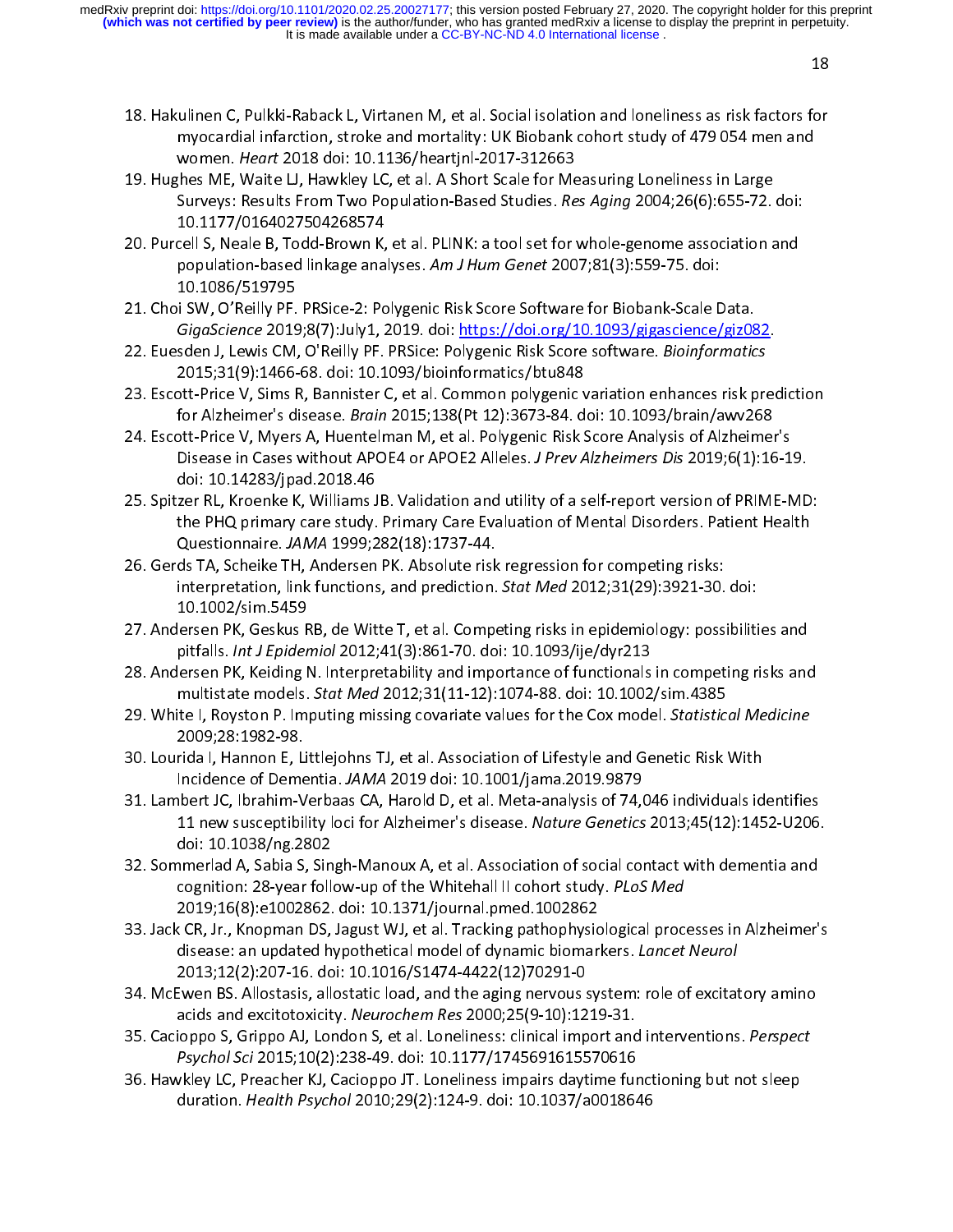It is made available under a [CC-BY-NC-ND 4.0 International license](http://creativecommons.org/licenses/by-nc-nd/4.0/) . **(which was not certified by peer review)** is the author/funder, who has granted medRxiv a license to display the preprint in perpetuity. medRxiv preprint doi: [https://doi.org/10.1101/2020.02.25.20027177;](https://doi.org/10.1101/2020.02.25.20027177) this version posted February 27, 2020. The copyright holder for this preprint

- 37. Hawkley LC, Cacioppo JT. Loneliness matters: a theoretical and empirical review of<br>
consequences and mechanisms. Ann Behav Med 2010;40(2):218-27. doi: 10.1007/s12160-<br>
010-9210-8<br>
38. Xia H. Loneliness, Social Isolati
- 
- 
- 
- consequences and mechanisms. Ann Behav Med 2010;40(2):218-27. doi: 10.100<br>
38. Xia N, Li H. Loneliness, Social Isolation, and Cardiovascular Health. Antioxid Redox S<br>
2018;28(9):837-51. doi: 10.1088/ars:2017.7312<br>
39. Jare N, Li H. Lone<br>2018;28(9):8<br>2018;28(9):8<br>1 mka LM, Faa<br>understandi<br>2013;38(8):1<br>1 mka LM, Faa<br>Faychol Sci 2<br>10.1037/a00<br>10.1037/a00<br>10.1037/a00<br>toe A, Brun<br>metabolic sy<br>araly TN, Sir<br>Risk for Dem<br>ia S, Fayosse<br>incidence of<br> 38. Jacket Marticular Social Isolation, and Cardiovascular Health. Antioxide Redox Signal<br>39. Jacket LM, Fagundes CP, Glaser R, et al. Loneliness predicts pain, depression, and fatig<br>19.1338(8):1310-7. doi: 10.1016/j.psyne rmka LM, Fagundes CP, Glaser R, et al. Lonelines.<br>
understanding the role of immune dysregulatior<br>
2013;38(8):1310-7. doi: 10.1016/j.psyneuen.201<br>
mka LM, Fagundes CP, Peng J, et al. Loneliness p<br> *Psychol Sci* 2013;24(7): understanding the role of immune dysignation." Syphemethead entity applying the role of 2013;38(8):1310-7. doi: 10.1016/j.psyneuen.2012.11.016<br>mka LM, Fagundes CP, Peng J, et al. Loneliness promotes inflammation during<br>Psy mka LM, Fagundes CP, Peng J, et al. Loneliness promotes<br>Psychol Sci 2013;24(7):1089-97. doi: 10.1177/0956797612<br>vkley LC, Thisted RA, Cacioppo JT. Loneliness predicts redu<br>sectional & longitudinal analyses. *Health Psychol* r sychol sci 2013;24(7):1009-97. doi: 10.1177/009057701244400<br>sectional & longitudinal analyses. Health Psychol 2009;28(3):354-6<br>sectional & longitudinal analyses. Health Psychol 2009;28(3):354-6<br>10.1037/a0014400<br>otoe A, B
- 
- 
- consequences and mechanisms. Ann Behav Med 2010;40(2):210-27. doi: 10.1007/s11100-0210-8<br>2018;28(9):837-51. doi: 10.1089/ars.2017.7312<br>mka LM, Fagundes CP, Glaser R, et al. Loneliness predicts pain, depression, and fatigue
- understanding the role of immune dysregulation. Psychoneuroendocrinology<br>
3013;38(8):1310-7. doi: 10.1016/j.psyneuen.2012.11.016<br>
40. Jaremka LM, Fagundes CP, Peng. J, et al. Loneliness promotes inflammation during acute s sectional and vigital manalyses. *Freatury sychor 2005;20*(3):354-03. doi:<br>10.1037/a0014400<br>of the A, Brunner E, Marmot GM. Stress-induced inflammatory resposnses<br>metabolic syndrome: a longitudinal analysis. *Obesity Resea* Example 1.1037<br>btoe A, Brunner E, N<br>metabolic syndrome<br>araly TN, Singh-Mar<br>Risk for Dementia. J<br>ia S, Fayosse A, Dun<br>incidence of demen<br>doi: 10.1136/bmj.l4<br>maki M, Singh-Manerisk of dementia: an<br>10.1136/bmj.l1495<br>ioppo JT, metabolic syndrome: a longitudinal analysis. Obesity Research 2004;12:A76.<br>
43. Akbaraly TN, Singh-Manoux A, Dugravot A, et al. Association of Midlife Diet With Subsec<br>
Fisk for Dementia. JAMA 2019;321(10):957-68. doi: 10. metabolic syndrome: a rongictuan analysis. Obesity nesearch 2004, prazing analy TN, Singh-Manoux A, Dugravot A, et al. Association of Midlife Diet With<br>Risk for Dementia. JAMA 2019;321(10):957-68. doi: 10.1001/jama.2019.14 Risk for Dementia. JAMM 2013, 2013, 2013, 2013, 2014, 2013, 2013, 2013, 2013, 2013, 2013, 2013, 2013, 2013, 2013, 2019, 2019, 2019, 2019, 2019, 2019, 2019, 2019, 2019, 2019, 2019, 2019, 2019, 2019, 2019, 2019, 2019, 2019, maki M, Singh-Manoux A<br>risk of dementia: an indi<br>10.1136/bmj.l1495<br>ioppo JT, Hawkley LC, Th<br>lagged analyses of loneli<br>and Social Relations Stuu<br>iz BS, Butters MA, Albert<br>Alzheimer's disease: sys<br>studies. *Br J Psychiatry*
- Psychol Sci 2013;24(7):1089-97. doi: 10.1177/0956797612464059<br>
41. Hawkley LC, Thisted RA, Cacioppo JT. Loneliness predicts reduced physical activity: cross-<br>
sectional & longitudinial analyses. *Health Psychol* 2009;28(3)
- studies. *Br J Psychiatry* 2013;202(5):329-35. doi: 10.1192/bjp.bp.112.118307<br>48. Scarmeas N, Stern Y. Cognitive reserve and lifestyle. *J Clin Exp Neuropsychol* 2003;25(5):625-Risk for Dementia. JAMA 2019;321(10):957-68. doi: 10.1001/jama.2019.1432<br>
44. Sabia S, Fayosse A, Dumurgier J, et al. Association of ideal cardiovascular health at age 50 with<br>
incidence of dementia: 25 year follow-up of W incidence of dementia: 25 year follow-up of Whitehall II cohort study. *BMJ* 2019;366:14414<br>doi: 10.1136/bmj.14414<br>45. Kivimaki M, Singh-Manoux A, Pentti J, et al. Physical inactivity, cardiometabolic disease, and<br>risk of risk of dementia: an individual-participant meta-analysis. *BMJ* 2019;365:11495. doi:<br>
10.1136/bmj.l1495<br>
46. Caciopo JT, Hawkley LC, Thisted RA. Perceived social isolation makes me sad: 5-year cross-<br>
lagged analyses of risk or tententia: an immunology and depressive symptomatology in the Chicago Health (11356) (and Social Relations Study. Psychol Aging 2010;25(2):453-63. doi: 10.1037/a001721<br>10.1136/bmj. I1495<br>188, Butters MA, Albert SM, ioppo JT, Hawkley Lu<br>lagged analyses of lumples and Social Relations<br>iz BS, Butters MA, Al<br>Alzheimer's disease<br>studies. *Br J Psychia*<br>rmeas N, Stern Y. Cc<br>33. doi: 10.1076/jce<br>rmeas N, Zarahn E, *I*<br>in Alzheimer disease<br>2 and Social neations Study. 1 sychology. 1 sychology. 1 sychology. 1 sychology. 1 systematic and Alzheimer's disease: systematic review and meta-analysis of community-based cohordstudies. *Br J Psychiatry* 2013;202(5):329-3
- 
- incidence of elementia: 25 year follow-up of Windelman in collor stady. *DMD* 2012, 300.14414<br>maki M, Singh-Manoux A, Pentti J, et al. Physical inactivity, cardiometabolic disease, and<br>risk of dementia: an individual-parti and Social Relations Study. *Psychol Aging* 2010;25(2):453-63. doi: 10.1037/a0017216<br>
iz BS, Butters MA, Albert SM, et al. Late-life depression and risk of vascular dementia and<br>
Alzheimer's disease: systematic review and
- 
- 
- Epidemiol 2017; 186(9): 1026-34. doi: 10.1093/aje/kwx246
- Alzheimer's disease: systematic review and meta-analysis of community-based cohort<br>studies. *Br J Psychiotry* 2013;202(5):329-35. doi: 10.1192/bjp.bp.112.118307<br>48. Scarmeas N, Stern Y. Cognitive reserve and lifestyle. *J* Alzheimer's disease: systematic review and meta-analysis of community-based cohort<br>studies. Br J Psychiatry 2013;202(5):329-3-3. doi: 10.1192/bjp.bp.112.118307<br>rmeas N, Stern Y. Cognitive reserve and lifestyle. J Clin Exp studies. Br 7 + Sychiatry 2013,202(1):225-33. doi: 10.11197/bjp.bp.bp.112.118005<br>Treas N, Stern Y. Cognitive reserve and lifestyle. J Clin Exp Neuropsychol 2003<br>33. doi: 10.1076/jcen.25.5.625.14576<br>meas N, Zarahn E, Anders 48. Scarmeas N, Stern Trevel, The Hall Constant Metaphysics Experiment Reserve and Nathelmer disease: implications for the cognitive reserve hypothesis. Arch Neurol in Alzheimer disease: implications for the cognitive rese Frances N, Zarahn E, Anderson KE, et al.<br>
in Alzheimer disease: implications for<br>
2003;60(3):359-65. doi: 10.1001/archı<br>
kman LF. Social support, social networ<br>
2000;31(2):3-14. doi: 10.1300/J010v3:<br>
kinson T, Schnier C, B in Alzheimer disease: implications for the cognitive reserve hypothesis. Arch Neurol<br>
2003;60(3):359-65. doi: 10.1001/archneur.60.3.359<br>
50. Berkman LF. Social 3upport, social and works, social cohesion and health. Soc Wo in Alzheimer Gisease: implications for the Cogniculations for the cognical scheme in the cognical scheme in LF. Social support, social networks, social cohesion and health. Soc Work Healt 2000;31(2):3-14. doi: 10.1300/J010 kman LF. Social support, social networks, social cohe<br>2000;31(2):3-14. doi: 10.1300/J010v31n02\_02<br>kinson T, Schnier C, Bush K, et al. Identifying dement<br>validation study of primary care, hospital admissions<br>2019;34(6):557-50. Berkman LF. Social support, social support, social contents and networks, social support, social support, social networks, social support, social support and the validation study of primary care, hospital admissions an kinson T, Schnier C, Bush K, et al. Identifying de<br>kinson T, Schnier C, Bush K, et al. Identifying de<br>validation study of primary care, hospital admis<br>2019;34(6):557-65. doi: 10.1007/s10654-019-0<br>A, Littlejohns TJ, Sudlow validation study of primary care, hospital admissions and mortality data. *Eur J Epic*<br>
2019;34(6):557-65. doi: 10.1007/s10654-019-00499-1<br>
52. Fry A, Littlejohns TJ, Sudlow C, et al. Comparison of Sociodemographic and Hea valuation study or primary care, inospital authinsisms and mortality data. *Eur J Epidemiol*<br>2019;34(6):557-65. doi: 10.1007/s10654-019-00499-1<br>A, Littlejohns TJ, Sudlow C, et al. Comparison of Sociodemographic and Health-4. Littlejohns TJ, Sudlow C, et al. Comparison of Sociod<br>Characteristics of UK Biobank Participants With Those<br>*Epidemiol* 2017;186(9):1026-34. doi: 10.1093/aje/kwx.<br>ty GD, Gale CR, Kivimaki M, et al. Comparison of risk fa Characteristics of UK Biobank Participants With Those of the General Population. Am J<br>Epidemiol 2017;186(9):1026-34. doi: 10.1093/aje/kwx246<br>53. Batty GD, Gale CR, Kivimaki M, et al. Comparison of risk factor associations Epidemiol 2017;186(9):1026-34. doi: 10.1093/aje/kwx246<br>Epidemiol 2017;186(9):1026-34. doi: 10.1093/aje/kwx246<br>against representative, general population based studies with conventional responser<br>prospective cohort study an Epidemiol 2017,186(9).1020-34. doi: 10.10937aje/kwx240<br>ty GD, Gale CR, Kivimaki M, et al. Comparison of risk factor<br>against representative, general population based studies v<br>prospective cohort study and individual partici Superior Against representative, general population based studies with conventional response<br>prospective cohort study and individual participant meta-analysis. *BMJ* 2020;368:m13<br>doi: 10.1136/bmj.m131<br>doi: 10.1136/bmj.m131 against represent representative and individual participant meta-analysis. *BMJ* 2020;368:m131.<br>prospective cohort study and individual participant meta-analysis. *BMJ* 2020;368:m131.<br>doi: 10.1136/bmj.m131 prospective cohort study and individual participant meta-analysis. *BMJ* 2020;368:m131.<br>doi: 10.1136/bmj.m131 doi: 10.1136/bmj.<br>10.1136/bmj.<br>10.1136/bmj.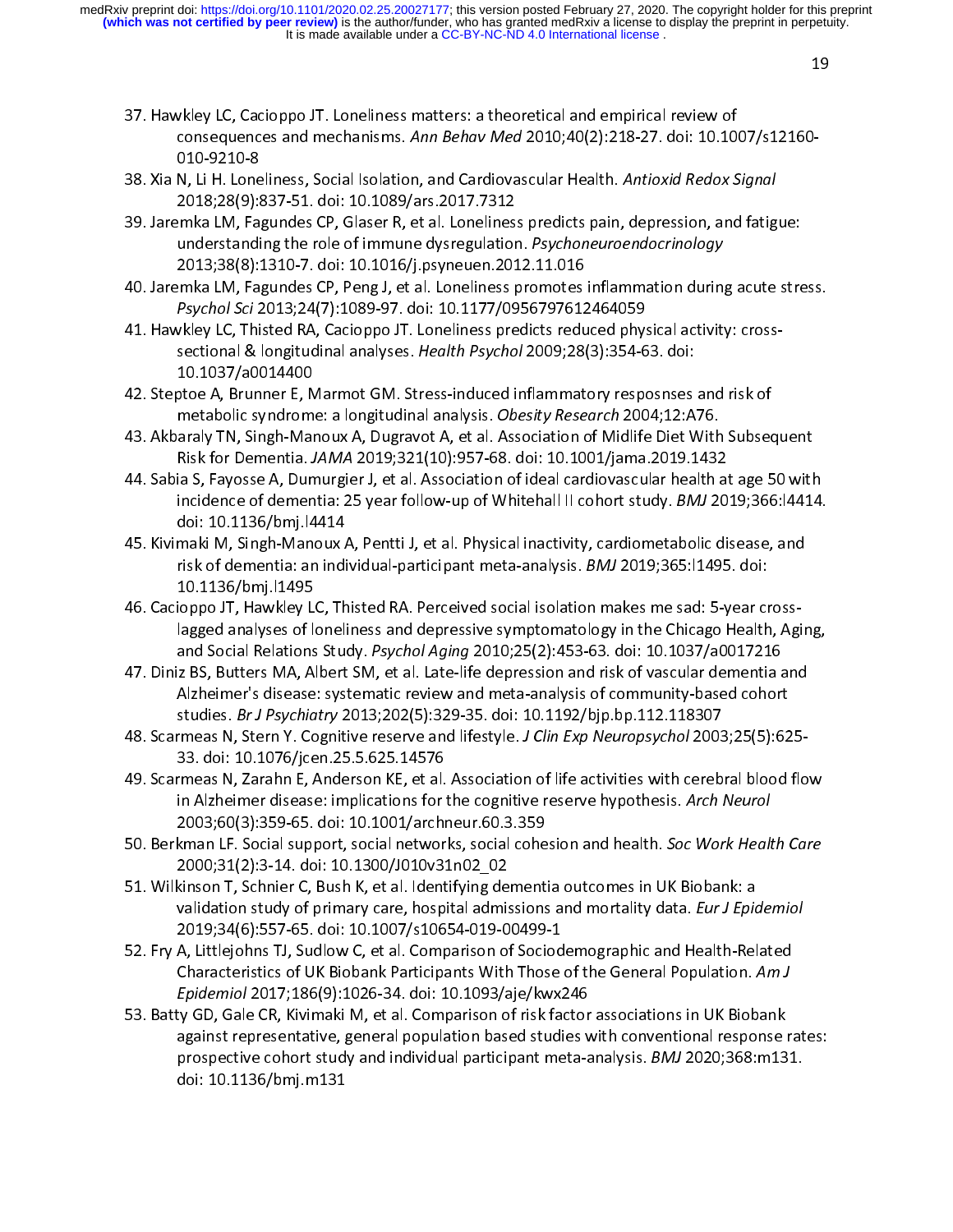|                              | Dementia       |                |             |         |
|------------------------------|----------------|----------------|-------------|---------|
| Variables                    |                | N <sub>o</sub> | Yes         | p-value |
| Age at baseline              | Mean (SD)      | 64.1(2.8)      | 65.8(2.7)   | < 0.001 |
| <b>Sex</b>                   | Female         | 79821 (52.0)   | 631 (43.7)  | < 0.001 |
|                              | Male           | 73805 (48.0)   | 813 (56.3)  |         |
| Education                    | Lower          | 40578 (26.7)   | 536 (38.2)  | < 0.001 |
|                              | Intermediate   | 71839 (47.3)   | 606 (43.2)  |         |
|                              | Higher         | 39307 (25.9)   | 261 (18.6)  |         |
| Long term illness            | N <sub>o</sub> | 57738 (38.7)   | 319 (23.3)  | < 0.001 |
|                              | Yes            | 91266(61.3)    | 1053 (76.7) |         |
| Physical activity            | Low            | 45963 (30.7)   | 479 (34.9)  | 0.001   |
|                              | High           | 103938 (69.3)  | 893 (65.1)  |         |
| Current smoker               | N <sub>o</sub> | 140646 (92.0)  | 1281 (89.4) | < 0.001 |
|                              | Yes            | 12265(8.0)     | 152(10.6)   |         |
| Alcohol consumption          | Lower          | 81242 (52.9)   | 866 (60.1)  | < 0.001 |
|                              | Higher         | 72283 (47.1)   | 575 (39.9)  |         |
| Depressive symptoms          | Low            | 121508 (82.5)  | 1014 (75.8) | < 0.001 |
|                              | Low-medium     | 21350 (14.5)   | 245 (18.3)  |         |
|                              | High_medium    | 2788 (1.9)     | 42(3.1)     |         |
|                              | High           | 1639(1.1)      | 37(2.8)     |         |
| Townsend deprivation index   | Mean (SD)      | $-1.7(2.8)$    | $-1.1(3.3)$ | < 0.001 |
| Socially isolated (no / yes) | N <sub>0</sub> | 138408 (91.5)  | 1208 (87.3) | < 0.001 |
|                              | Yes            | 12928 (8.5)    | 175(12.7)   |         |
| Feelling lonely (no / yes)   | N <sub>o</sub> | 138255 (94.5)  | 1253(92.5)  | 0.001   |
|                              | Yes            | 8000 (5.5)     | 102(7.5)    |         |
| Genetic dementia risk        | Low            | 30834 (20.1)   | 180 (12.5)  | < 0.001 |
|                              | Intermediate   | 92148 (60.0)   | 895 (62.0)  |         |
|                              | High           | 30644 (19.9)   | 369 (25.5)  |         |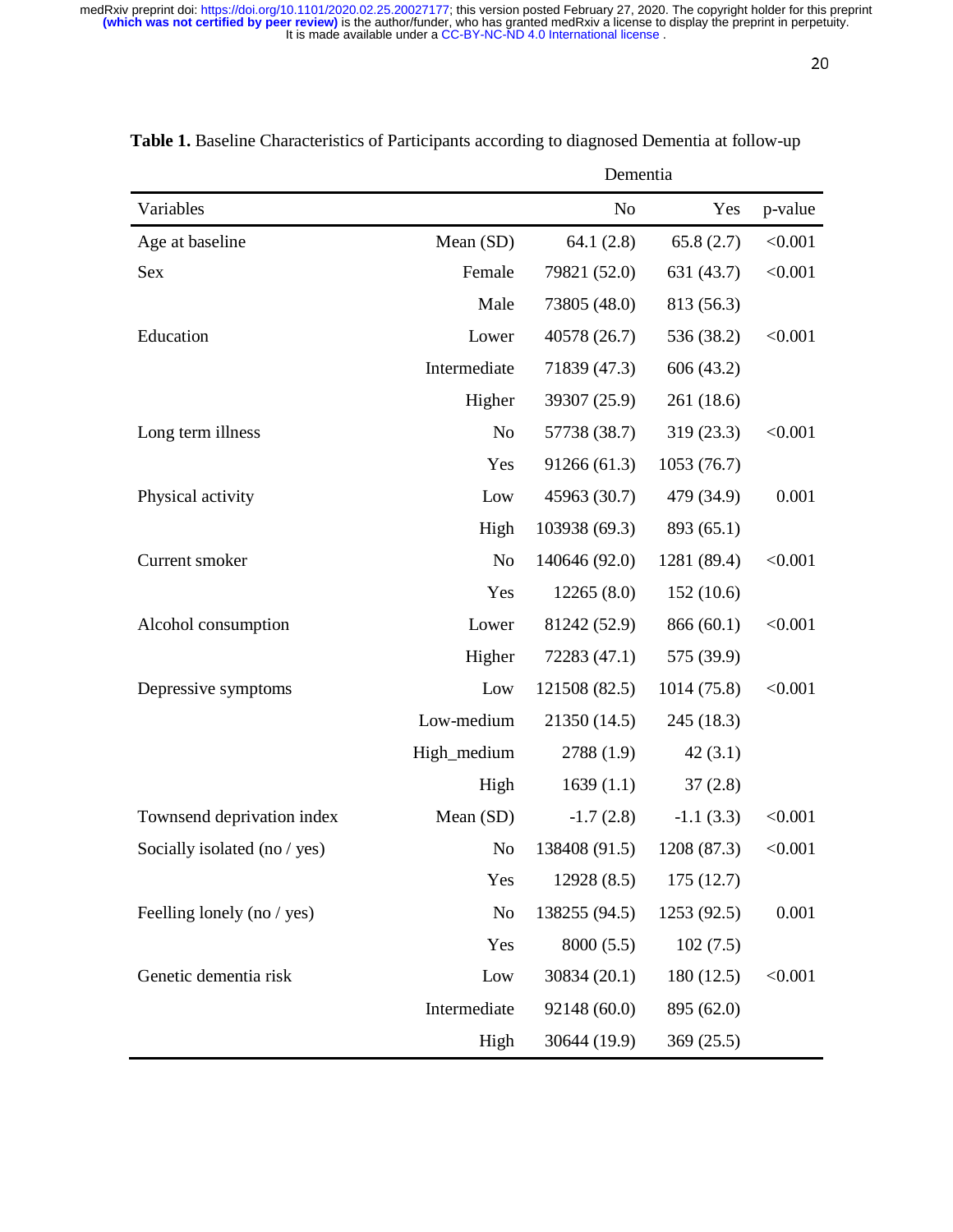|                      | <b>Model 1</b>          |         | <b>Model 2</b>          |         |
|----------------------|-------------------------|---------|-------------------------|---------|
| Genetic risk         | Hazard Ratio<br>95 % CI | P-Value | Hazard Ratio<br>95 % CI | P-Value |
| Intermediate vs. low | 1.66<br>$(1.41 - 1.94)$ | < 0.001 | 1.56<br>$(1.31 - 1.87)$ | < 0.001 |
| High vs. low         | 2.06<br>$(1.72 - 2.46)$ | < 0.001 | 1.89<br>$(1.55 - 2.31)$ | < 0.001 |
| Observations         | 155074                  |         | 132628                  |         |
| $R^2$ Nagelkerke     | 0.345                   |         | 0.461                   |         |

|                            | <b>Model 1</b>          |         | <b>Model 2</b>          |         |
|----------------------------|-------------------------|---------|-------------------------|---------|
|                            | Hazard ratio            | P-Value | Hazard ratio            | P-Value |
| Separate analyses          | 95 % CI                 |         | 95 % CI                 |         |
| Isolated vs no<br>isolated | 1.62<br>$(1.38 - 1.90)$ | < 0.001 | 1.33<br>$(1.12 - 1.60)$ | 0.002   |
| <b>Observations</b>        | 152723                  |         | 137903                  |         |
| $R^2$ Nagelkerke           | 0.320                   |         | 0.455                   |         |
| Lonely vs not<br>lonely    | 1.47<br>$(1.20 - 1.80)$ | < 0.001 | 1.03<br>$(0.81 - 1.30)$ | 0.820   |
| <b>Observations</b>        | 147614                  |         | 133893                  |         |
| $R^2$ Nagelkerke           | 0.316                   |         | 0.463                   |         |
| Combined analysis          |                         |         |                         |         |
| Lonely                     | 1.28<br>$(1.03 - 1.59)$ | 0.025   | 0.95<br>$(0.74 - 1.22)$ | 0.686   |
| Isolated                   | 1.58<br>$(1.34 - 1.86)$ | < 0.001 | 1.33<br>$(1.10 - 1.60)$ | 0.003   |
| <b>Observations</b>        | 145663                  |         | 132628                  |         |
| $R^2$ Nagelkerke           | 0.322                   |         | 0.461                   |         |

Model 1. Adjusted for age and sex

Model 2. Adjusted for age, sex, education, social deprivation, depressive symptoms, health behaviors, genetic risk score, and 10 principal components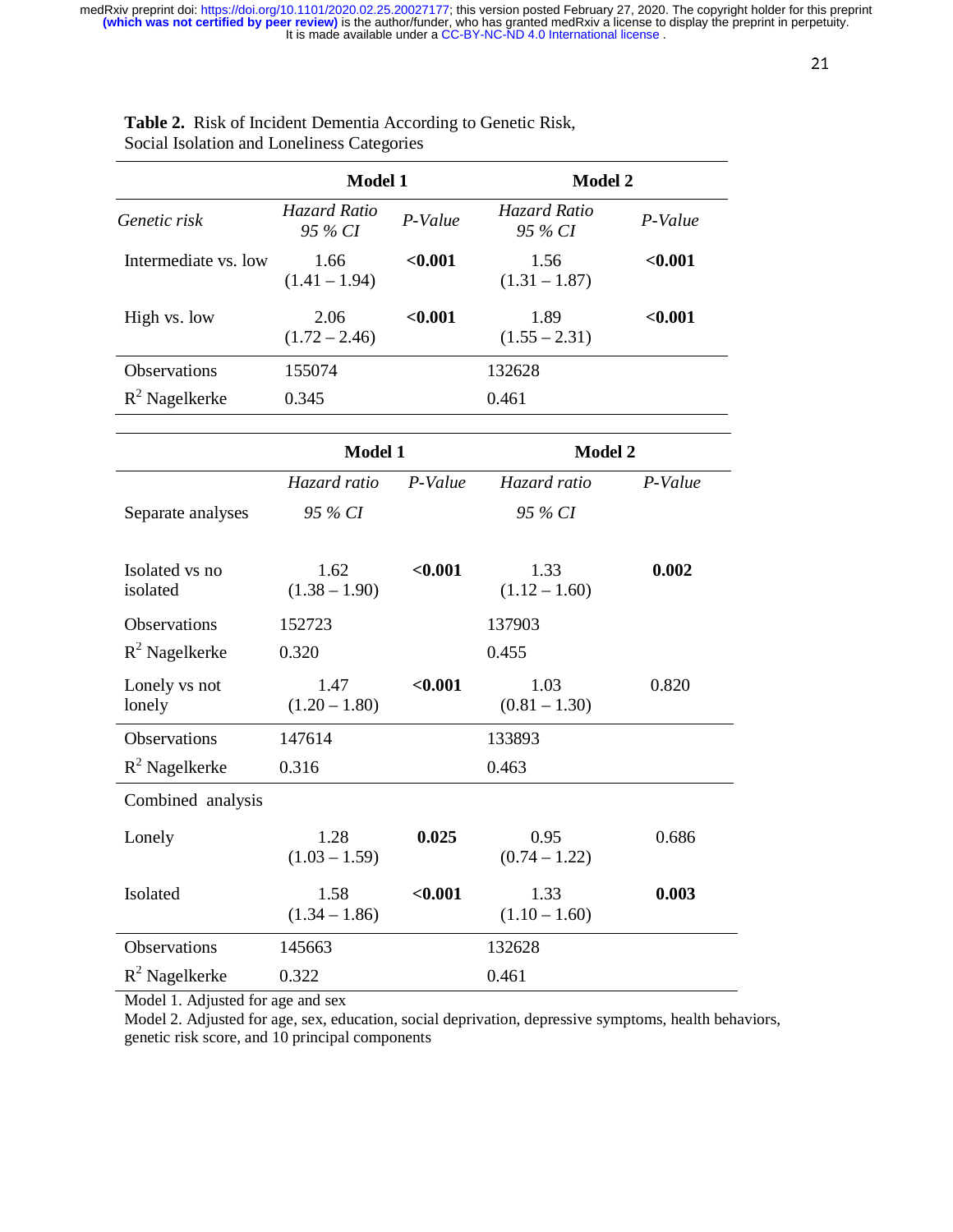22 - 222 - 222 - 222 - 222 - 222 - 222 - 222 - 222 - 222 - 222 - 222 - 222 - 222 - 222 - 222 - 222 - 222 - 22<br>222 - 222 - 222 - 222 - 222 - 222 - 222 - 222 - 222 - 222 - 222 - 222 - 222 - 222 - 222 - 222 - 222 - 222 - 22



**Figure 1.** Associations of combined genetic risk and social isolation with incident dementia risk.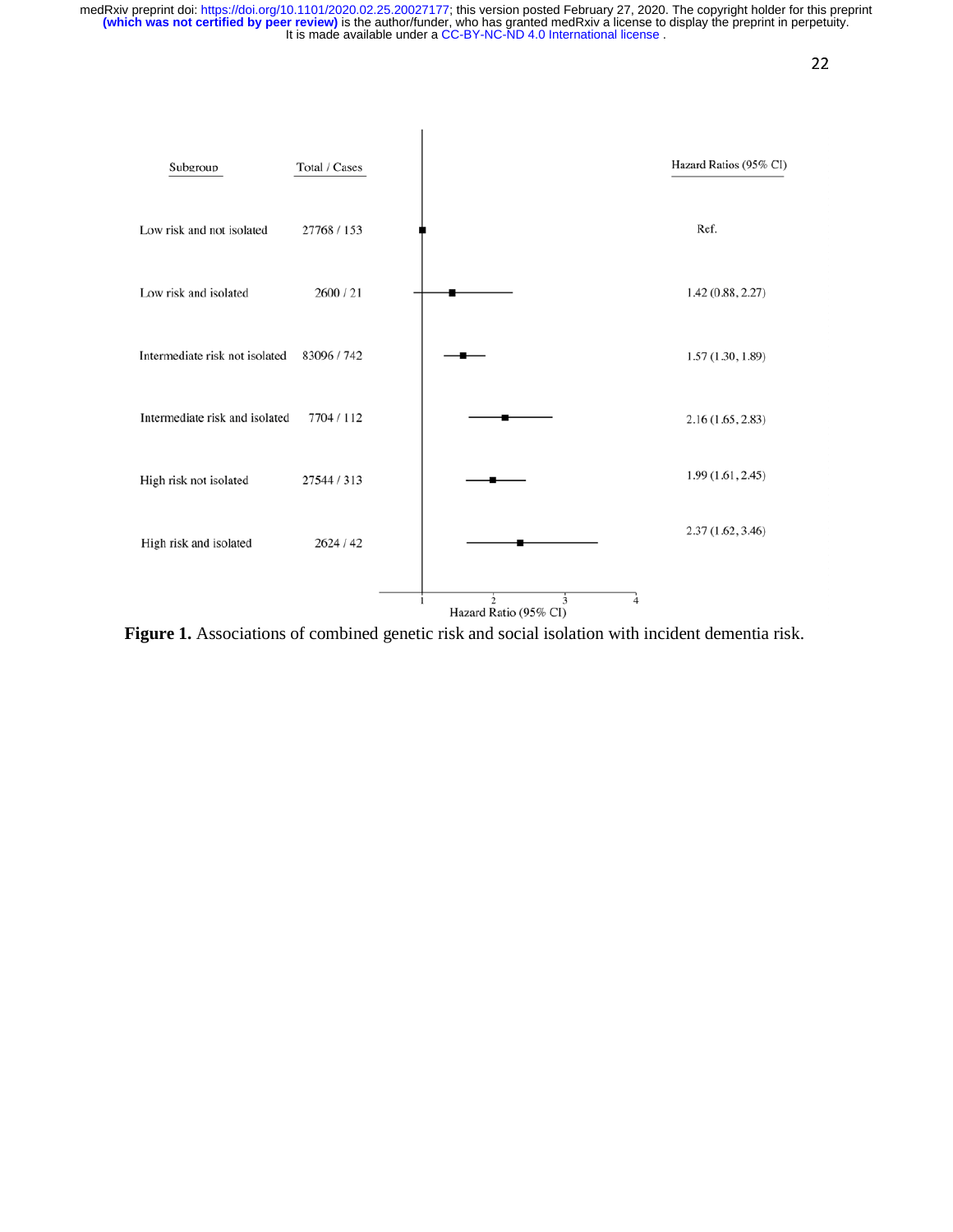23 August 2014 - 23 August 2014 - 23 August 2014 - 23 August 2014 - 23 August 2014 - 23 August 2014 - 23 Augus<br>23 August 2014 - 23 August 2014 - 23 August 2014 - 23 August 2014 - 23 August 2014 - 23 August 2014 - 23 Augus



**Figure 2.** Associations of combined genetic risk and loneliness with incident dementia risk.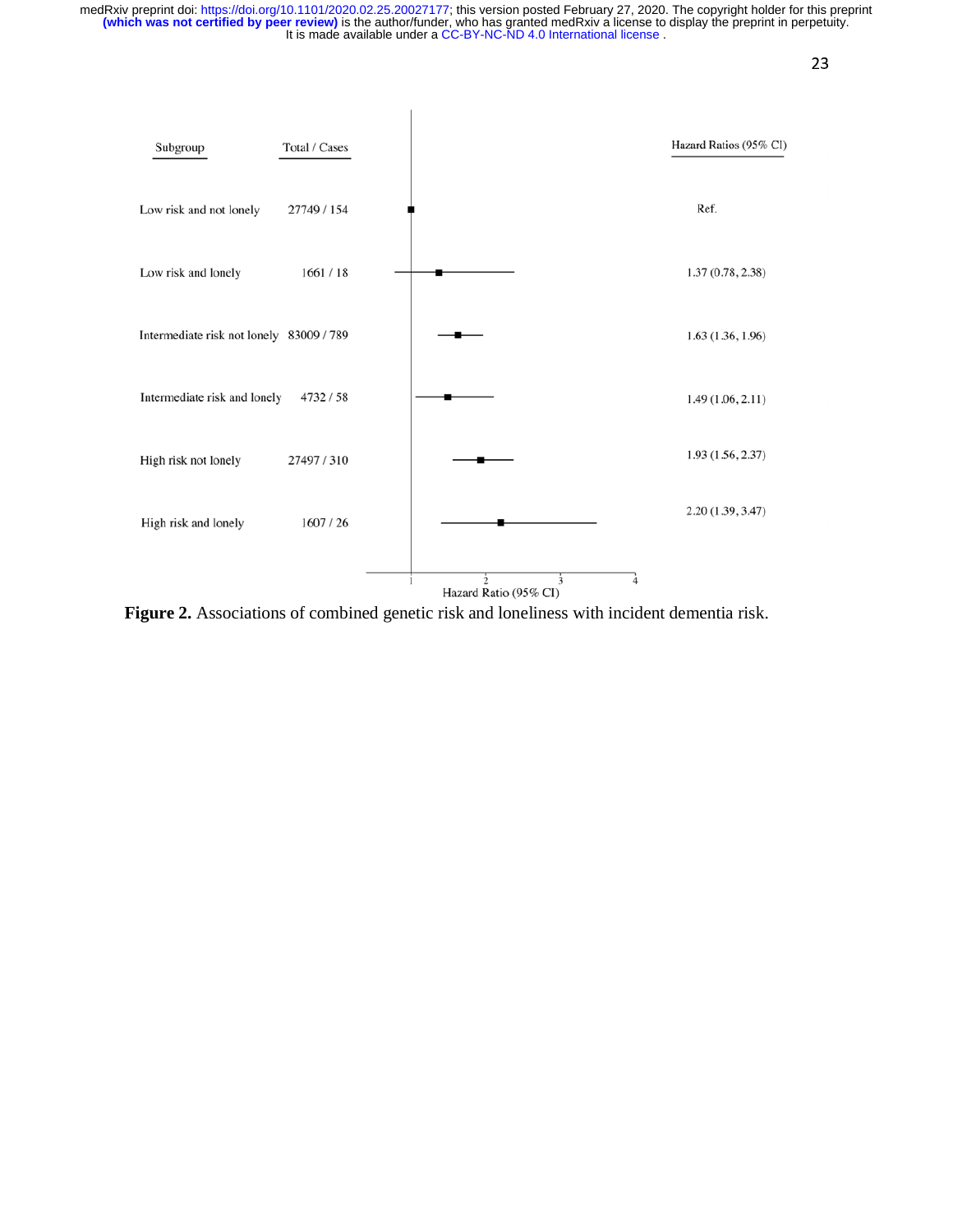



**Figure 3.** Cumulative incidence of dementia in combined genetic risk and social isolation groups.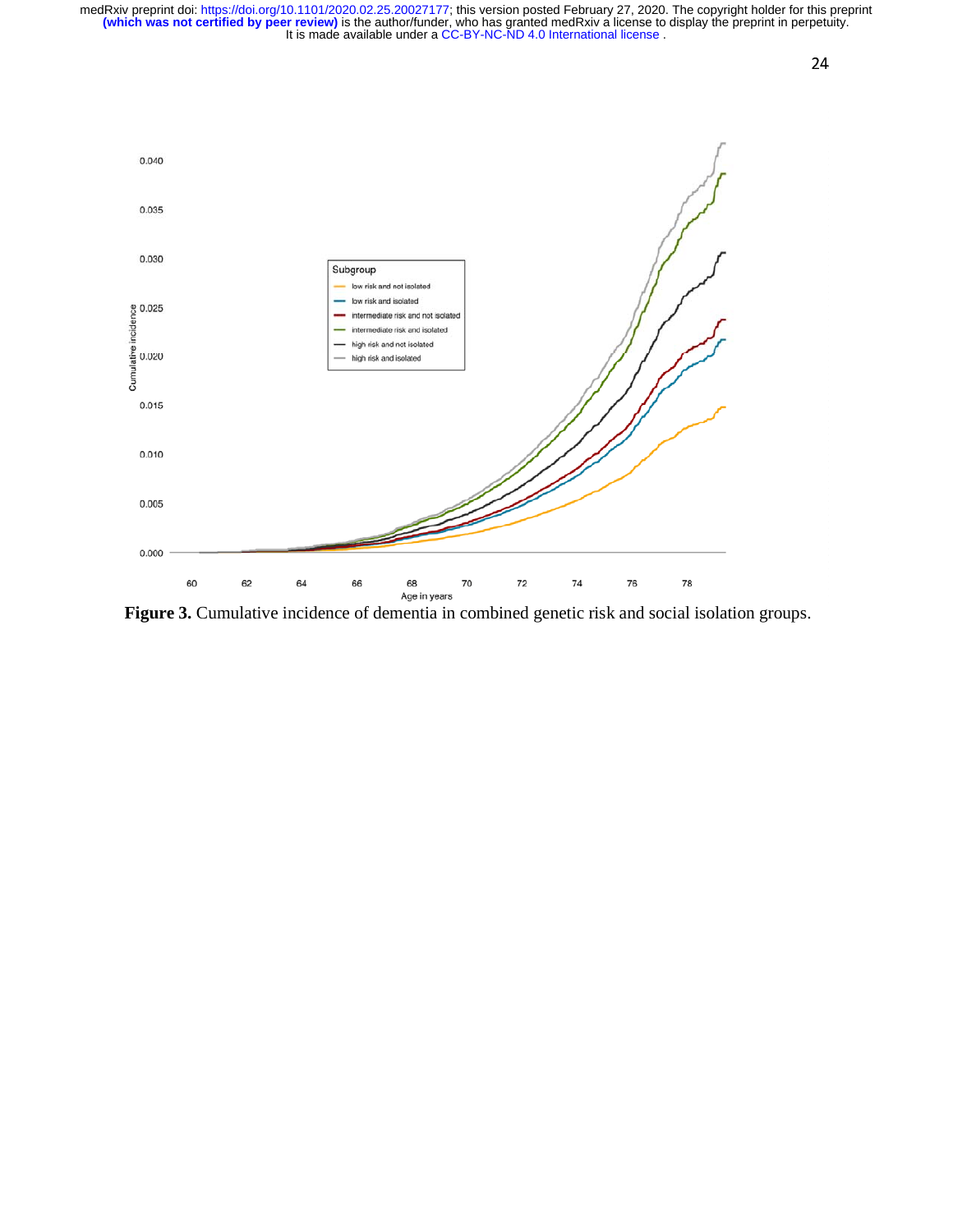## 25

# **ONLINE SUPPLEMENT**

 Table of contents

- 1) Additional information of dementia assessment
- 2) Additional information of genetic risk score
- **CONCINE SUPPLEMENT**<br>
2) Additional information of dementia assessment<br>
2) Additional information of genetic risk score<br>
3) The associations between genetic risk score and incident dementia using 10 various genetic<br>
1) The 3) The associations between genetic risk score and incident dementia using 10 various genetic risk score cut-off points
	- 4) The associations of social isolation, loneliness and genetic risk score with specific Alzheimer's disease
	- 5) The associations of combined social isolation/ loneliness and genetic risk score categories with incident dementia using imputed data
	- 6) The sex stratified analyses of the final models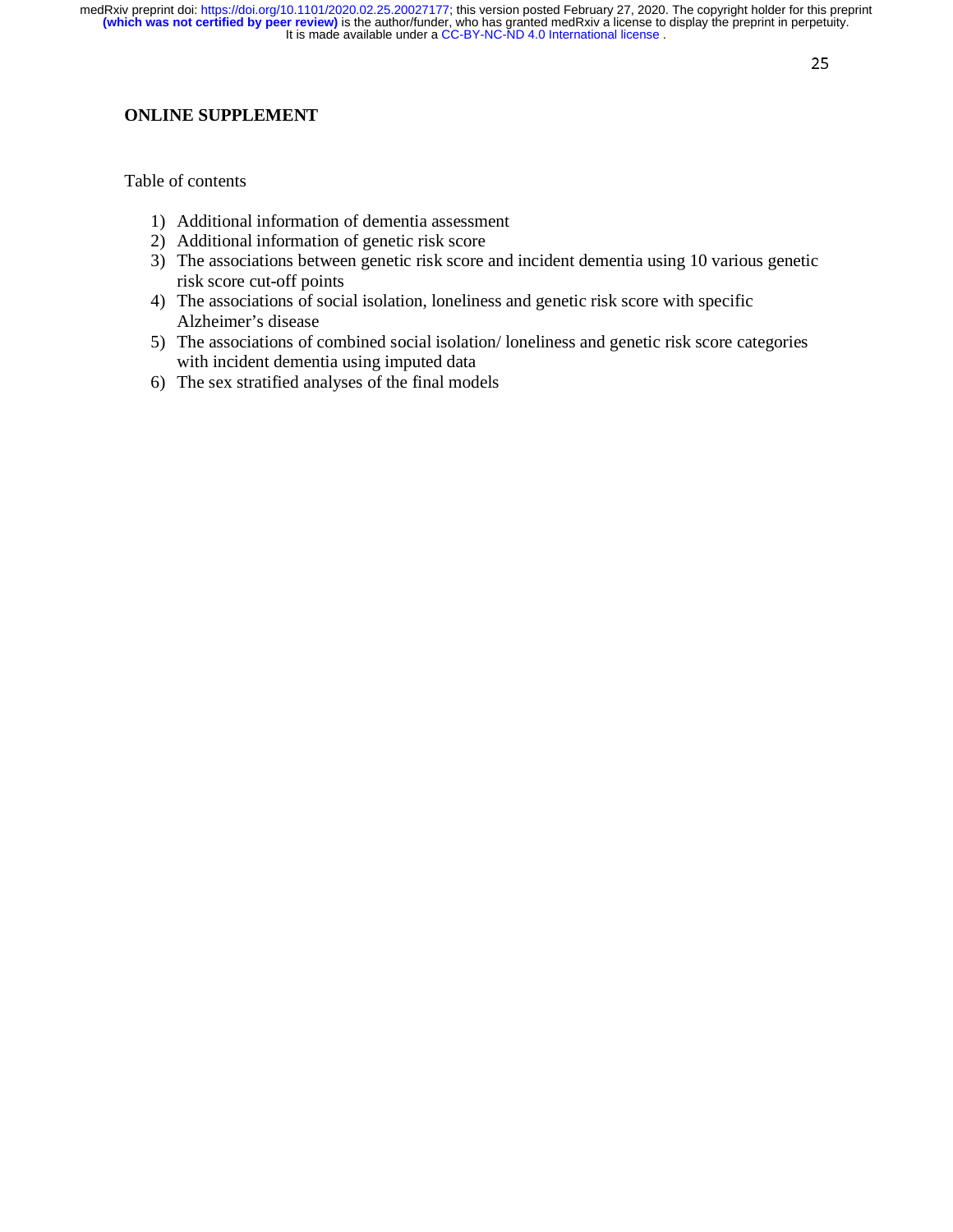26

## **1) Additional information of dementia assessment**

Incident all-cause dementia was defined using the following ICD-9 and ICD-10 codes:

ICD-9: 290.2, 290.3, 290.4, 291.2, 294.1, 331.0, 331.1, 331.2. 331.5

1) Additional information of dementia assessment<br>Incident all-cause dementia was defined using the following ICD-9 and ICD-10 codes:<br>ICD-9: 290.2, 290.3, 290.4, 291.2, 294.1, 331.0, 331.1, 331.2, 331.5<br>ICD-10: A81.0, F00, ICD-10: A81.0, F00, F00.0, F00.1, F00.2, F00.9, F01, F01.0, F01.1, F01.2, F01.3, F01.8, F01.9, F02, F02.0, F02.1, F02.2, F02.3, F02.4, F02.8, F03, F05.1, F10.6, G30, G30.0, G30.1, G30.8, G30.9, G31.0, G31.1, G31.8, I67.3

Incident Alzheimer's disease was defined using the following ICD-9 and ICD-10 codes:

ICD-9: 331.0

ICD-10: F00, F00.0, F00.1, F00.2, F00.9, G30, G30.0, G30.1, G30.8, G30.9

For more information of the dementia assessment see: http://biobank.ndph.ox.ac.uk/showcase/showcase/docs/alg\_outcome\_dementia.pdf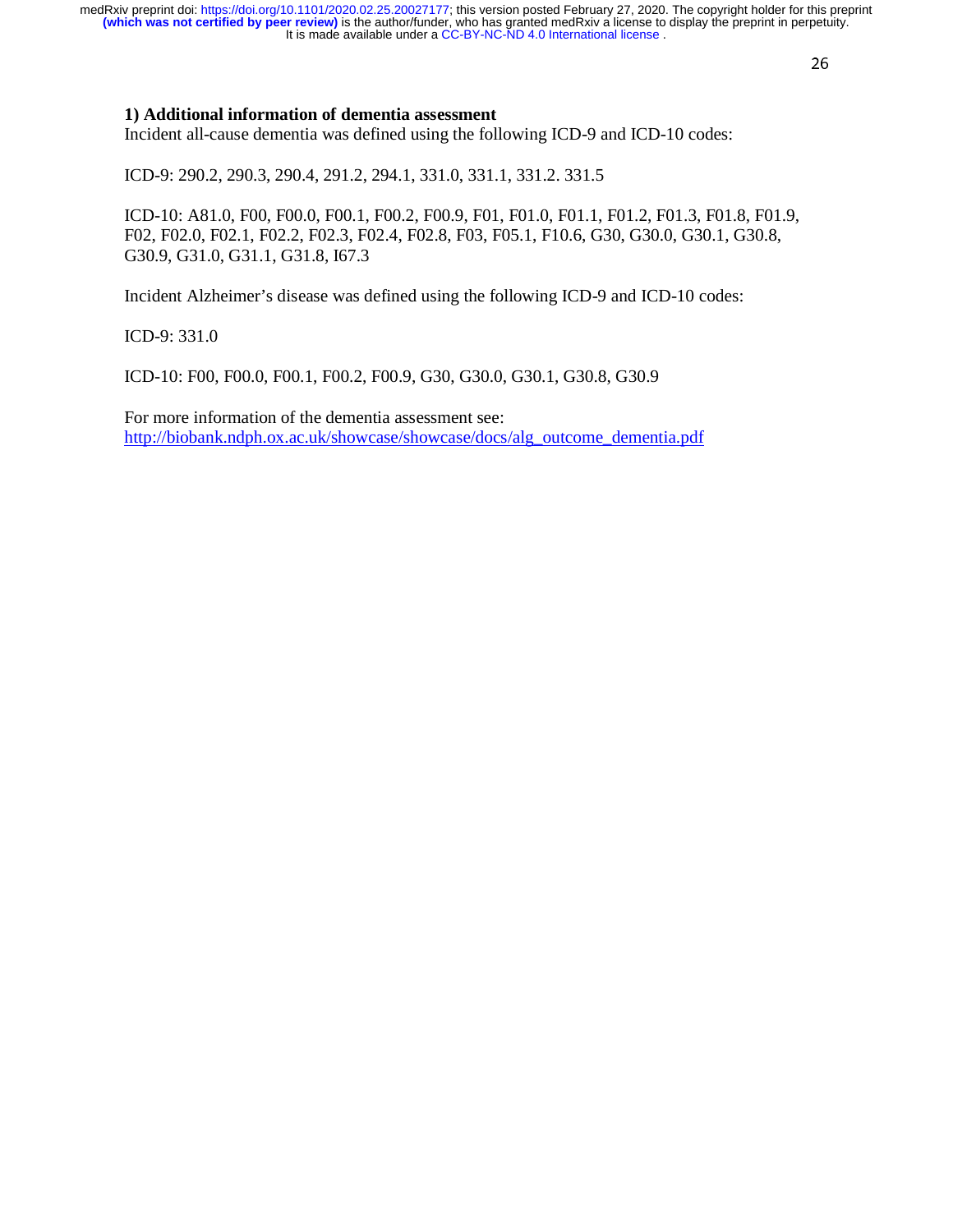#### **2) Additional information of genetic risk score**

2) Additional information of genetic risk score<br>
International Genomics of Alzheimer's Project (IGAP) is a large three-stage study based upon<br>
genome-wide association studies (GWAS) on individuals of European ancestry. In International Genomics of Alzheimer's Project (IGAP) is a large three-stage study based upon genome-wide association studies (GWAS) on individuals of European ancestry. In stage 1, IGAP used genotyped and imputed data on 11,480,632 single nucleotide polymorphisms (SNPs) to metaanalyse GWAS datasets consisting of 21,982 Alzheimer's disease cases and 41,944 cognitively normal controls from four consortia: The Alzheimer Disease Genetics Consortium (ADGC); The European Alzheimer's disease Initiative (EADI); The Cohorts for Heart and Aging Research in Genomic Epidemiology Consortium (CHARGE); and The Genetic and Environmental Risk in AD Consortium Genetic and Environmental Risk in AD/Defining Genetic, Polygenic and Environmental Risk for Alzheimer's Disease Consortium (GERAD/PERADES). In stage 2, 11,632 SNPs were genotyped and tested for association in an independent set of 8,362 Alzheimer's disease cases and 10,483 controls. Meta-analysis of variants selected for analysis in stage 3A ( $n = 11,666$ ) or stage 3B ( $n = 30,511$ ) samples brought the final sample to 35,274 clinical and autopsydocumented Alzheimer's disease cases and 59,163 controls.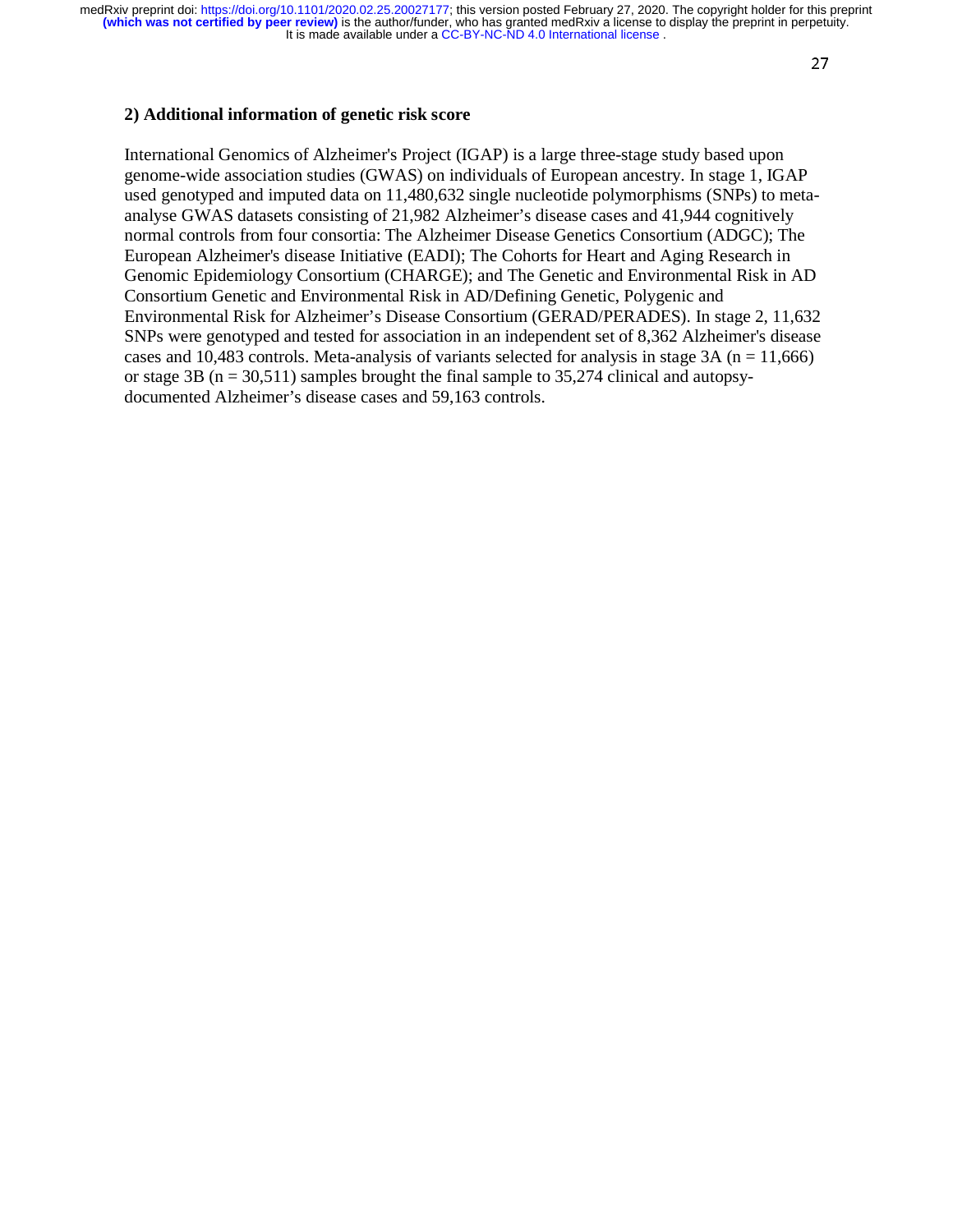28



## **3) The associations between genetic risk score and incident dementia using 10 various geneic risk score cut-off points**

**SFigure 1.** The associations between continuous PRS and incident dementia with various cut-off points. The bars are negative log10 -transformed p-values of the PRS-dementia association.

UKBiobank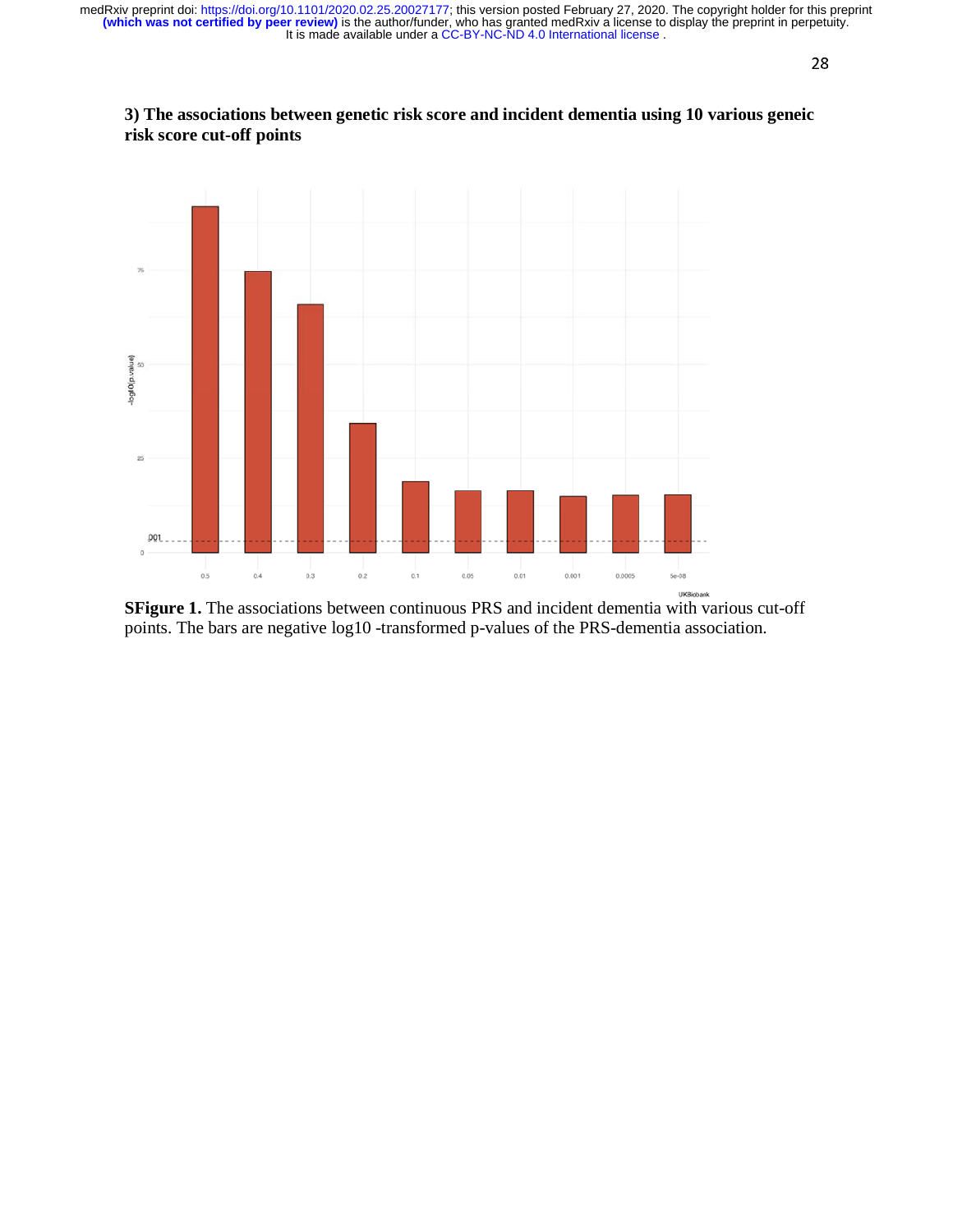## **4) The associations of social isolation, loneliness and genetic risk score with specific Alzheimer's disease**

| Alzheimer's disease        | 4) The associations of social isolation, loneliness and genetic risk score with specific                                                                                                           |         |                         |         |
|----------------------------|----------------------------------------------------------------------------------------------------------------------------------------------------------------------------------------------------|---------|-------------------------|---------|
| Alzheimer's disease cases. | We repeated all the analyses using specific Alzheimer's disease as the outcome instead of incident<br>dementia and the results were materially the same, although there were, of course, much less |         |                         |         |
|                            | STable 2. Risk of Incident Alzheimers' Disease According to Genetic Risk                                                                                                                           |         |                         |         |
|                            | <b>Model 1</b>                                                                                                                                                                                     |         | <b>Model 2</b>          |         |
| Genetic risk               | HR<br>95 % CI                                                                                                                                                                                      | P-Value | HR<br>95 % CI           | P-Value |
| Intermediate               | 1.91<br>$(1.45 - 2.51)$                                                                                                                                                                            | < 0.001 | 1.84<br>$(1.35 - 2.50)$ | < 0.001 |
| High                       | 2.51<br>$(1.86 - 3.38)$                                                                                                                                                                            | < 0.001 | 2.43<br>$(1.74 - 3.40)$ | < 0.001 |
| Observations               | 155074                                                                                                                                                                                             |         | 132628                  |         |
| $R^2$ Nagelkerke           | 0.345                                                                                                                                                                                              |         | 0.392                   |         |

## **STable 2. Risk of Incident Alzheimers' Disease According to Genetic Risk**

Model 1. Adjusted for age, sex, and 10 principal components

Model 2. Adjusted for age, sex, 10 principal components, education, social deprivation, depressive symptoms, health behaviors, loneliness and social isolation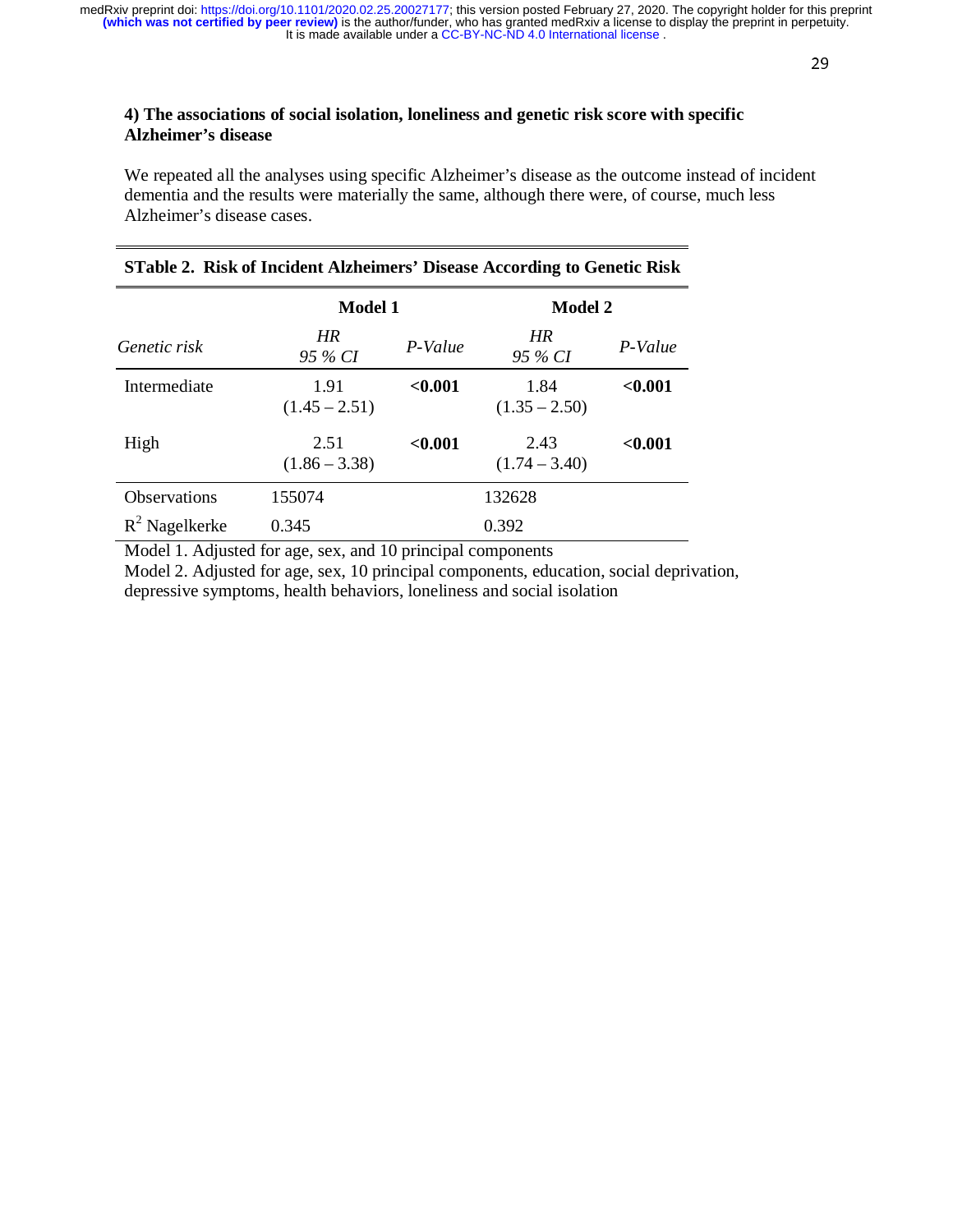|                     |                         | <b>Loneliness Categories</b> | STable 3. Risk of Incident Azheimers' Disease According to Social Isolation and |         |
|---------------------|-------------------------|------------------------------|---------------------------------------------------------------------------------|---------|
|                     |                         | <b>Model 1</b>               | <b>Model 2</b>                                                                  |         |
| Predictor           | <i>Estimates</i>        | P-Value                      | <b>Estimates</b>                                                                | P-Value |
| Isolated            | 1.56<br>$(1.20 - 2.02)$ | < 0.001                      | 1.40<br>$(1.05 - 1.88)$                                                         | 0.024   |
| <b>Observations</b> | 152723                  |                              | 137903                                                                          |         |
| $R^2$ Nagelkerke    | 0.288                   |                              | 0.395                                                                           |         |
|                     |                         | <b>Model 1</b>               | <b>Model 2</b>                                                                  |         |
| Lonely              | 1.16<br>$(0.72 - 1.52)$ | 0.811                        | 0.81<br>$(0.51 - 1.24)$                                                         | 0.344   |
| <b>Observations</b> | 147614                  |                              | 132628                                                                          |         |
| $R^2$ Nagelkerke    | 0.273                   |                              | 0.392                                                                           |         |
|                     |                         | <b>Model 1</b>               | <b>Model 2</b>                                                                  |         |
| Lonely              | 0.94<br>$(0.64 - 1.40)$ | 0.774                        | 0.81<br>$(0.51 - 1.26)$                                                         | 0.345   |
| Isolated            | 1.54<br>$(1.18 - 2.02)$ | 0.002                        | 1.41<br>$(1.04 - 1.91)$                                                         | 0.025   |
| Observations        | 145663                  |                              | 132628                                                                          |         |
| $R^2$ Nagelkerke    | 0.322                   |                              | 0.392                                                                           |         |

# **STable 3. Risk of Incident Azheimers' Disease According to Social Isolation and**

Model 1. Adjusted for age and sex

Model 2. Adjusted for age, sex, education, social deprivation, depressive symptoms, health behaviors, genetic risk score and 10 principal components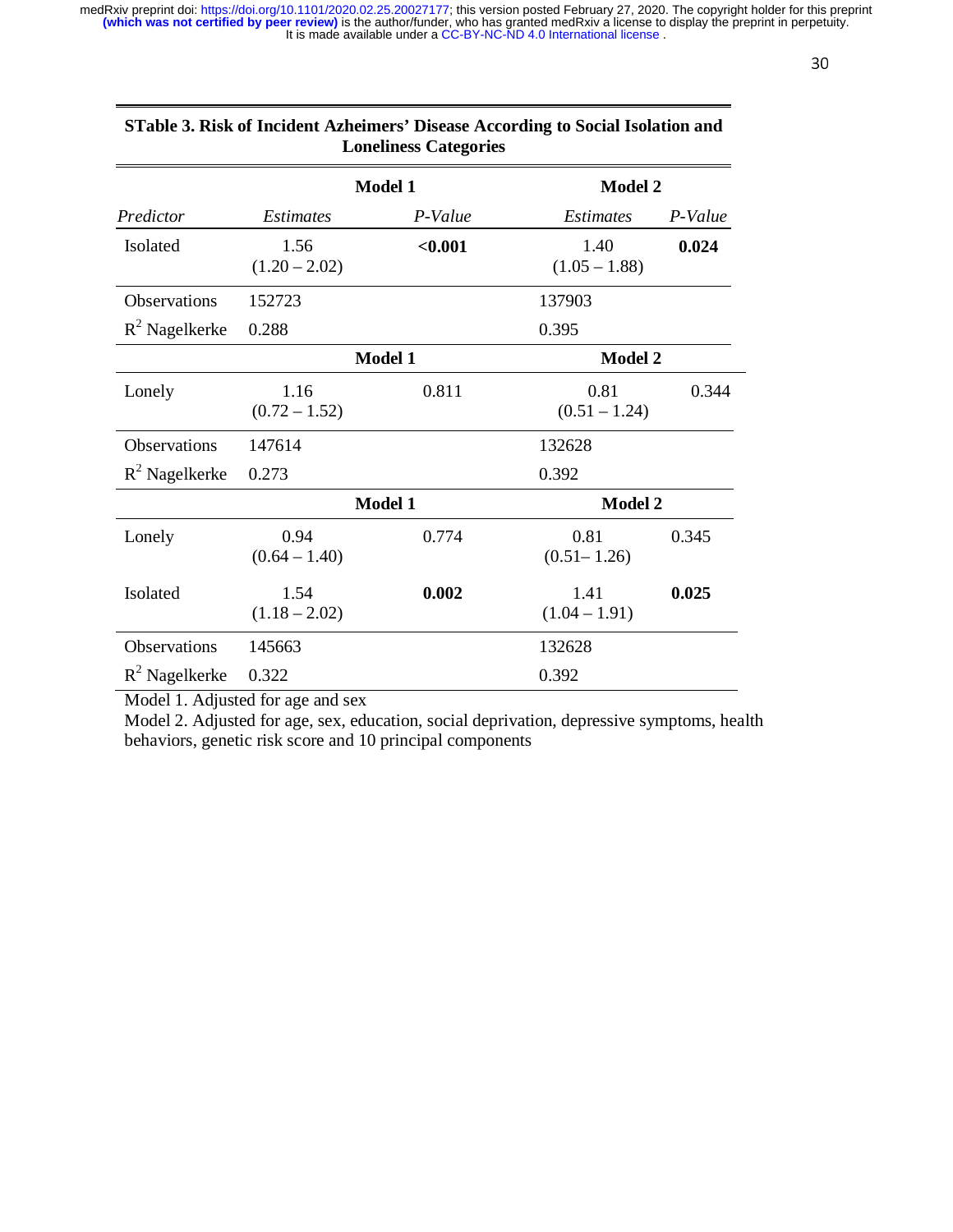

**SFigure 2a**. The associations (Hazard ratios and 95% Cis) of combined genetic risk and isolation categories with incident Alzheimer's disease.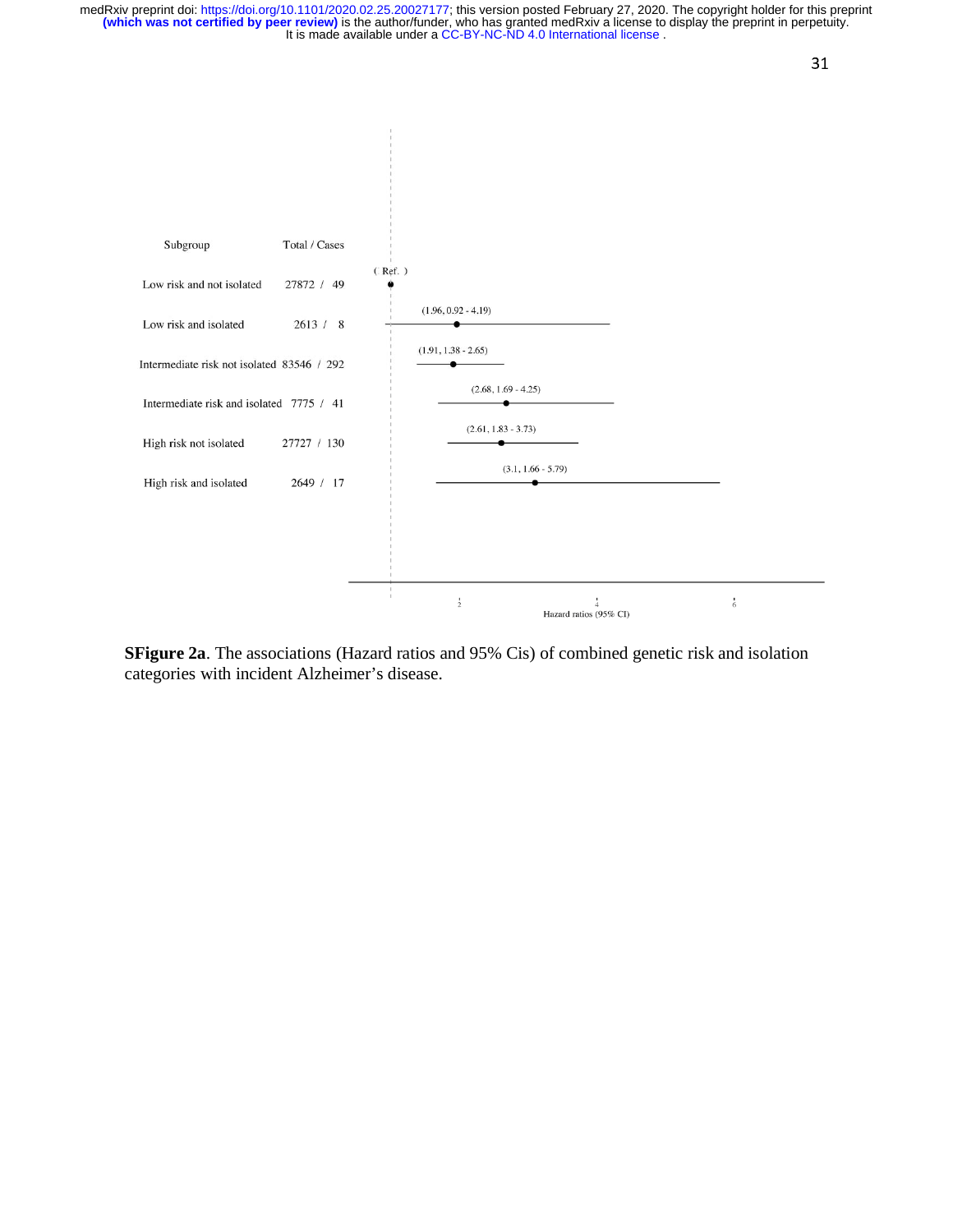and the second control of the second control of the second control of the second control of the second control o



**SFigure 2b**. The associations (Hazard ratios and 95% Cis) of combined genetic risk and loneliness categories with incident Alzheimer's disease.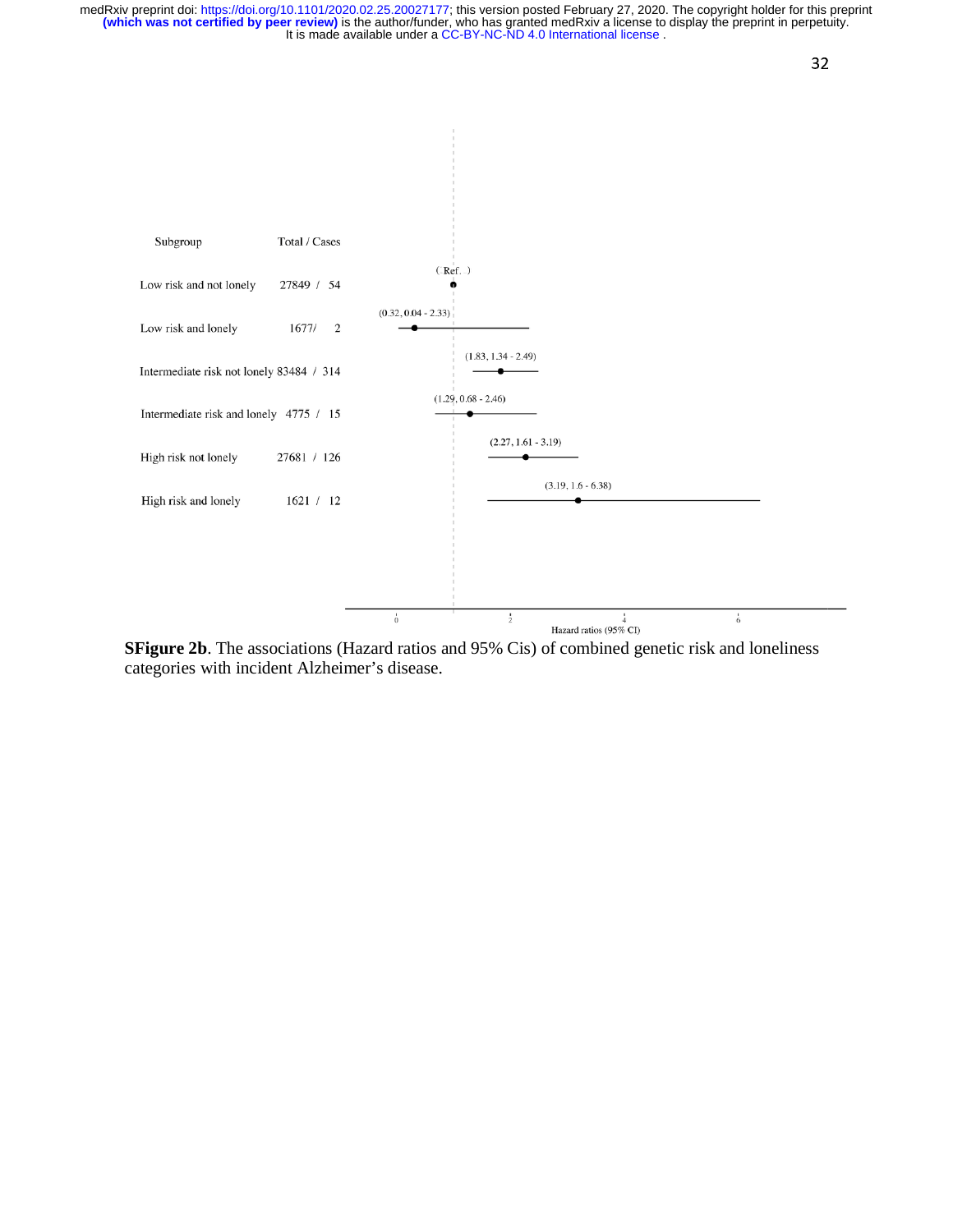It is made available under a [CC-BY-NC-ND 4.0 International license](http://creativecommons.org/licenses/by-nc-nd/4.0/) . **(which was not certified by peer review)** is the author/funder, who has granted medRxiv a license to display the preprint in perpetuity. medRxiv preprint doi: [https://doi.org/10.1101/2020.02.25.20027177;](https://doi.org/10.1101/2020.02.25.20027177) this version posted February 27, 2020. The copyright holder for this preprint

and the state of the state of the state of the state of the state of the state of the state of the state of th<br>State of the state of the state of the state of the state of the state of the state of the state of the state

# **5) The associations of combined social isolation/ loneliness and genetic risk score categories with incident dementia using imputed data**

The number of missing values was relatively small (only less the 5% had missing values), but we repeated the final models using five imputed data sets and, not surprisingly, the results were materially not changed (SFigure 3).



**SFigure 3**. The association (Hazard ratios and 95% Cis) of combined genetic risk and loneliness categories with incident dementia using imputed data ( $N = 155070$ )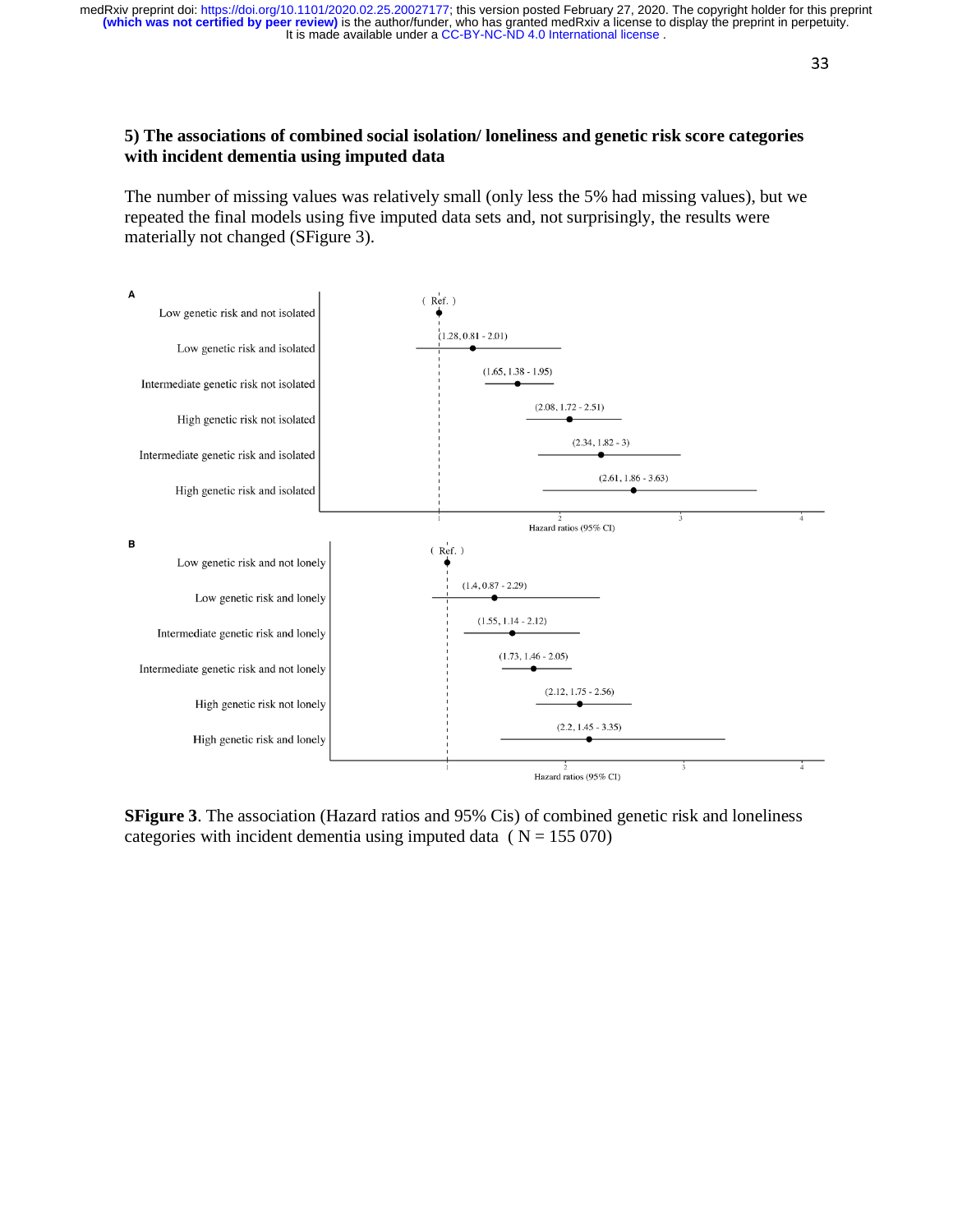34

## **6) The sex stratified analyses of the final models**

| We stratified the data according sex and repeated the final analyses using these two data sets. There<br>were only small differences between men and women in any of the associations (sTable 4). |                     |                       |      |        |      |
|---------------------------------------------------------------------------------------------------------------------------------------------------------------------------------------------------|---------------------|-----------------------|------|--------|------|
| sTable 4. Sex stratified associations of combined genetic risk/ isolation and genetic risk/<br>loneliness with incident dementia                                                                  |                     |                       |      |        |      |
|                                                                                                                                                                                                   |                     | Women ( $N = 80452$ ) |      |        |      |
| Group                                                                                                                                                                                             | No. of participants | <b>Cases</b>          | HR   | 95% CI |      |
| Low risk and not isolated                                                                                                                                                                         | 14550               | 63                    | 1.00 | 1.00   | 1.00 |
| Low risk and isolated                                                                                                                                                                             | 1375                | 8                     | 1.14 | 0.52   | 2.50 |
| Intermediate risk not isolated                                                                                                                                                                    | 43284               | 332                   | 1.66 | 1.24   | 2.22 |
| Intermediate risk and isolated                                                                                                                                                                    | 3966                | 57                    | 2.42 | 1.62   | 3.62 |
| High risk not isolated                                                                                                                                                                            | 14108               | 127                   | 1.96 | 1.41   | 2.72 |
| High risk and isolated                                                                                                                                                                            | 1357                | 19                    | 2.35 | 1.30   | 4.24 |
|                                                                                                                                                                                                   | No. of participants | <b>Cases</b>          | HR   | 95% CI |      |
| Low risk and not lonely                                                                                                                                                                           | 14548               | 64                    | 1.00 | 1.00   | 1.00 |
| Low risk and lonely                                                                                                                                                                               | 890                 | 7                     | 1.27 | 0.51   | 3.18 |
| Intermediate risk not lonely                                                                                                                                                                      | 43040               | 356                   | 1.72 | 1.30   | 2.29 |
| Intermediate risk and lonely                                                                                                                                                                      | 2608                | 26                    | 1.58 | 0.95   | 2.64 |
| High risk not lonely                                                                                                                                                                              | 14033               | 133                   | 1.92 | 1.39   | 2.66 |
| High risk and lonely                                                                                                                                                                              | 866                 | 10                    | 2.14 | 1.05   | 4.36 |
|                                                                                                                                                                                                   |                     | Men $(N = 74618)$     |      |        |      |
| Group                                                                                                                                                                                             | No. of participants | <b>Cases</b>          | HR   | 95% CI |      |
| Low risk and not isolated                                                                                                                                                                         | 13218               | 90                    | 1.00 | 1.00   | 1.00 |
| Low risk and isolated                                                                                                                                                                             | 1225                | 13                    | 1.64 | 0.91   | 2.96 |
| Intermediate risk not isolated                                                                                                                                                                    | 39813               | 410                   | 1.51 | 1.18   | 1.93 |
| Intermediate risk and isolated                                                                                                                                                                    | 3738                | 55                    | 1.95 | 1.35   | 2.82 |
| High risk not isolated                                                                                                                                                                            | 13439               | 186                   | 2.00 | 1.52   | 2.63 |
| High risk and isolated                                                                                                                                                                            | 1267                | 23                    | 2.42 | 1.47   | 3.98 |
| Group                                                                                                                                                                                             | No. of participants | <b>Cases</b>          | HR   | 95% CI |      |
| Low risk and not lonely                                                                                                                                                                           | 13201               | 90                    | 1.00 | 1.00   | 1.00 |
| Low risk and lonely                                                                                                                                                                               | 771                 | 11                    | 1.43 | 0.71   | 2.87 |
| Intermediate risk not lonely                                                                                                                                                                      | 39970               | 433                   | 1.57 | 1.23   | 2.00 |

sTable 4. Sex stratified associations of combined genetic risk/ isolation and genetic risk / loneliness with incident dementia